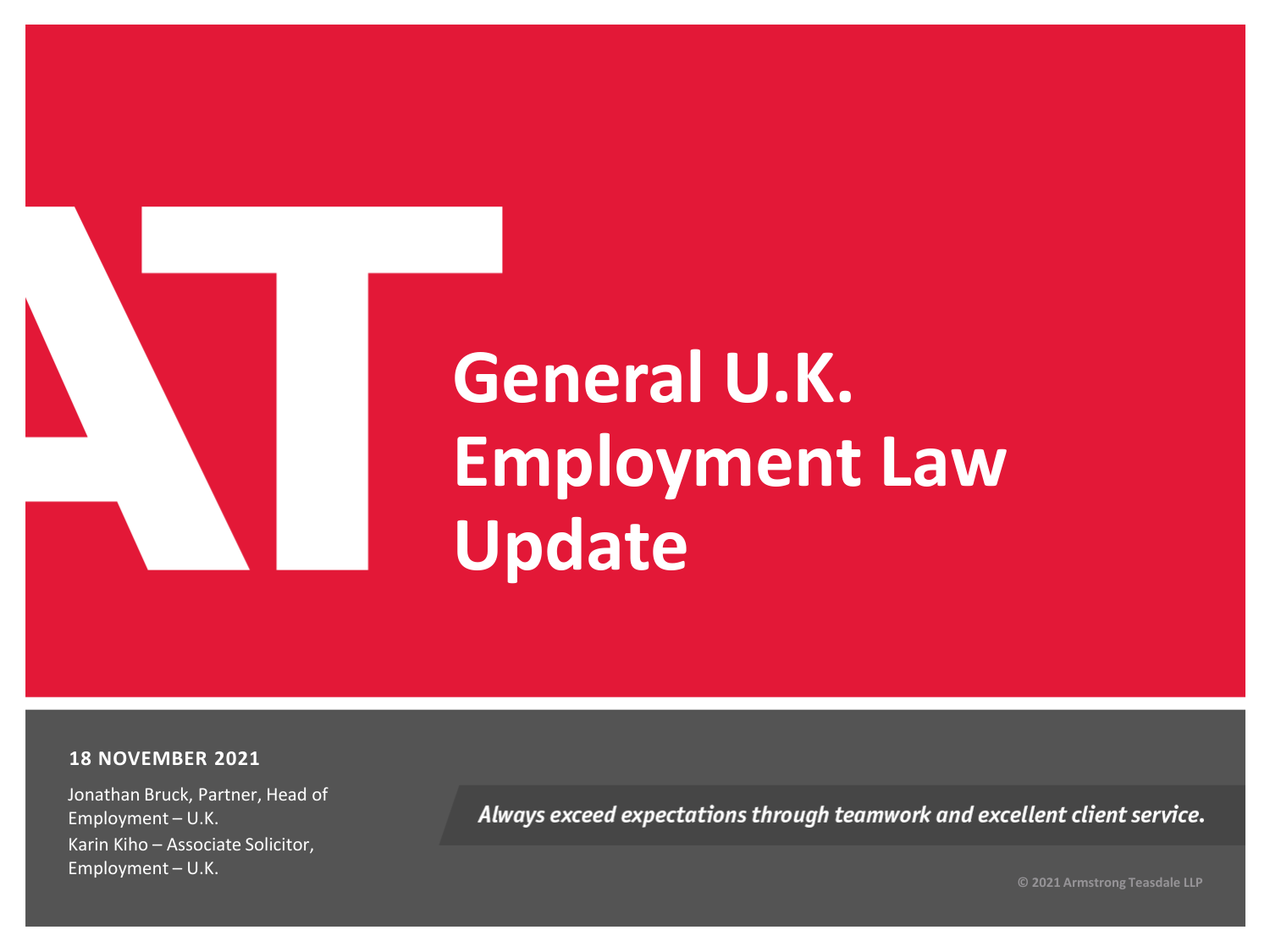### **Introduction**

- **Jonathan Bruck, Partner**
- **Karin Kiho, Associate Solicitor**
- **Employment team:**
	- Employer Clients
	- Workplace issues (and disputes)
	- Business immigration



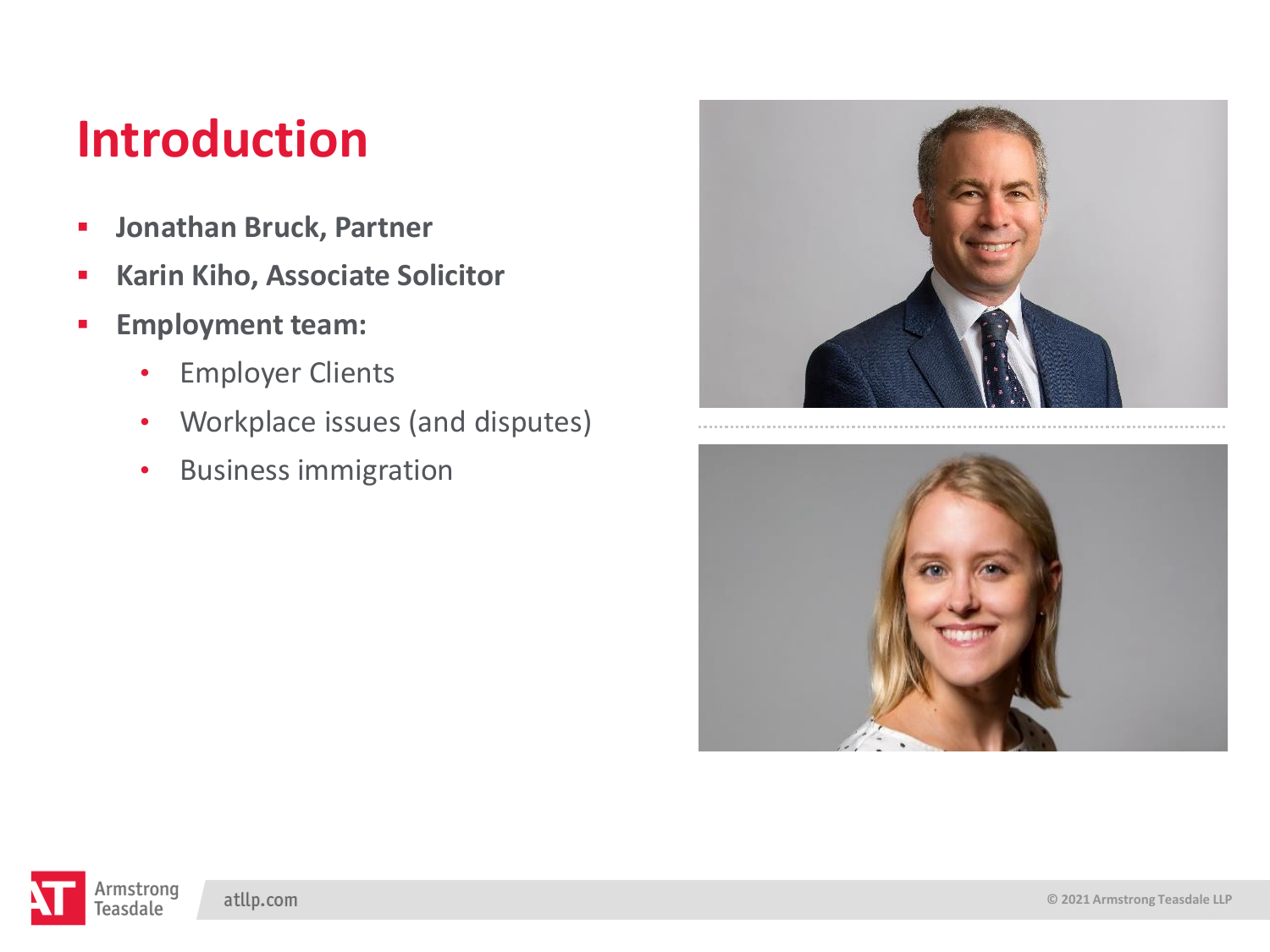

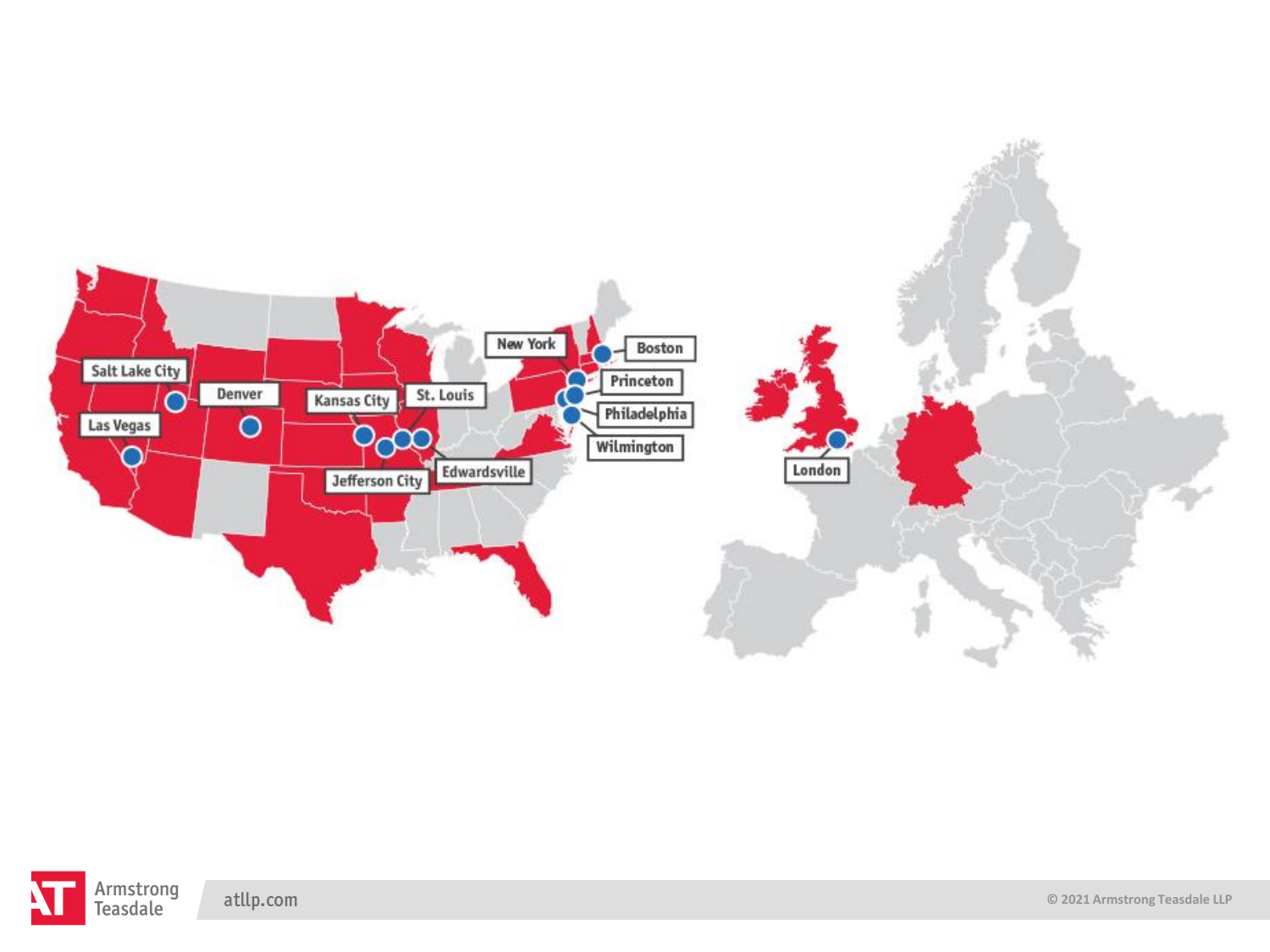## **Agenda**

- **Webinar: General U.K. employment law update**
	- Recent significant HR/employment cases
	- Trends and developments related to the workplace
	- Other recent legal developments and forthcoming changes
- **Whistle-stop tour**
- **Questions (time-permitting)…but alternatively, we will separately pick up and respond if time runs out**

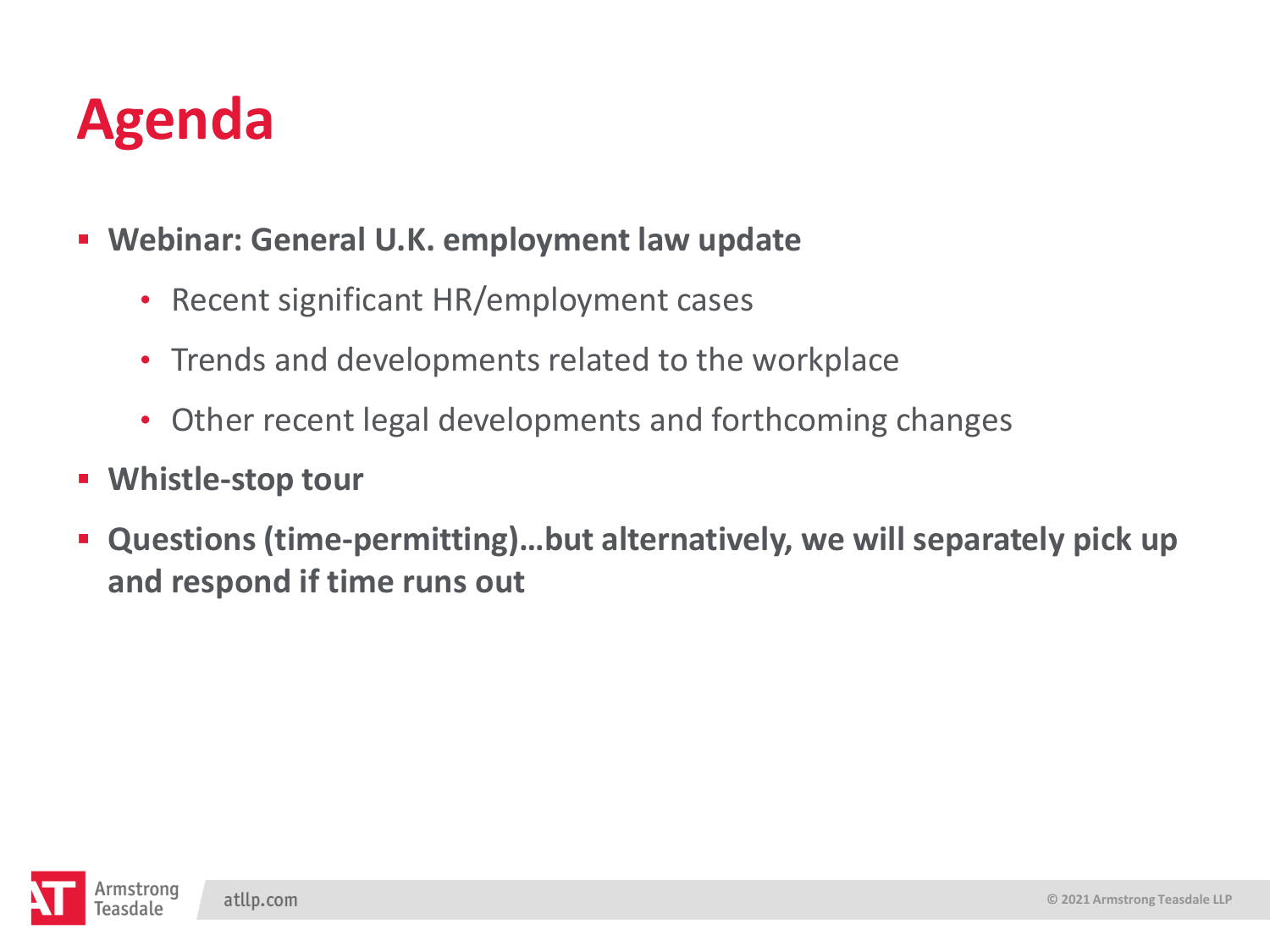- **Too many to cover all (45+ since our last webinar!)**
- **Cases:** 
	- Of most legal significance
	- Are of practical interest for day-to-day HR

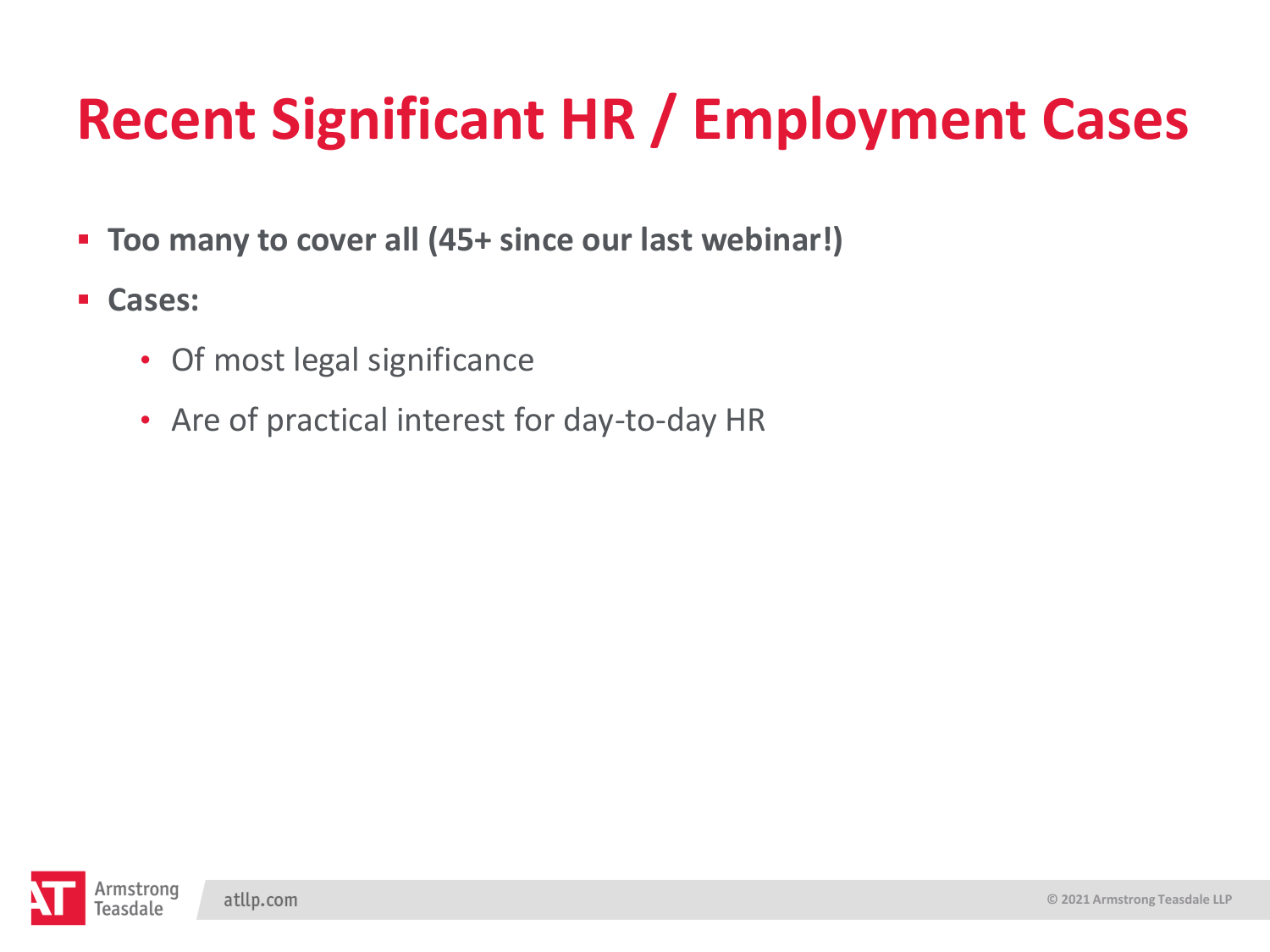- *Forstater v. CGD Europe and others.*
	- EAT: June 2021.
	- What amounts to 'belief' for the purposes of Equality Act 2010 (EA).

#### **Law**

- EA: Protection from discrimination (less favourable treatment) because of **a protected characteristic.**
- **'Religion or belief' is a protected characteristic under EA:** 
	- What constitutes a 'belief'?
	- EA: any religious or philosophical belief, and a reference to belief includes a reference to a lack of belief. Limited and unhelpful.
	- Case law developed. Forstater a potentially important development.

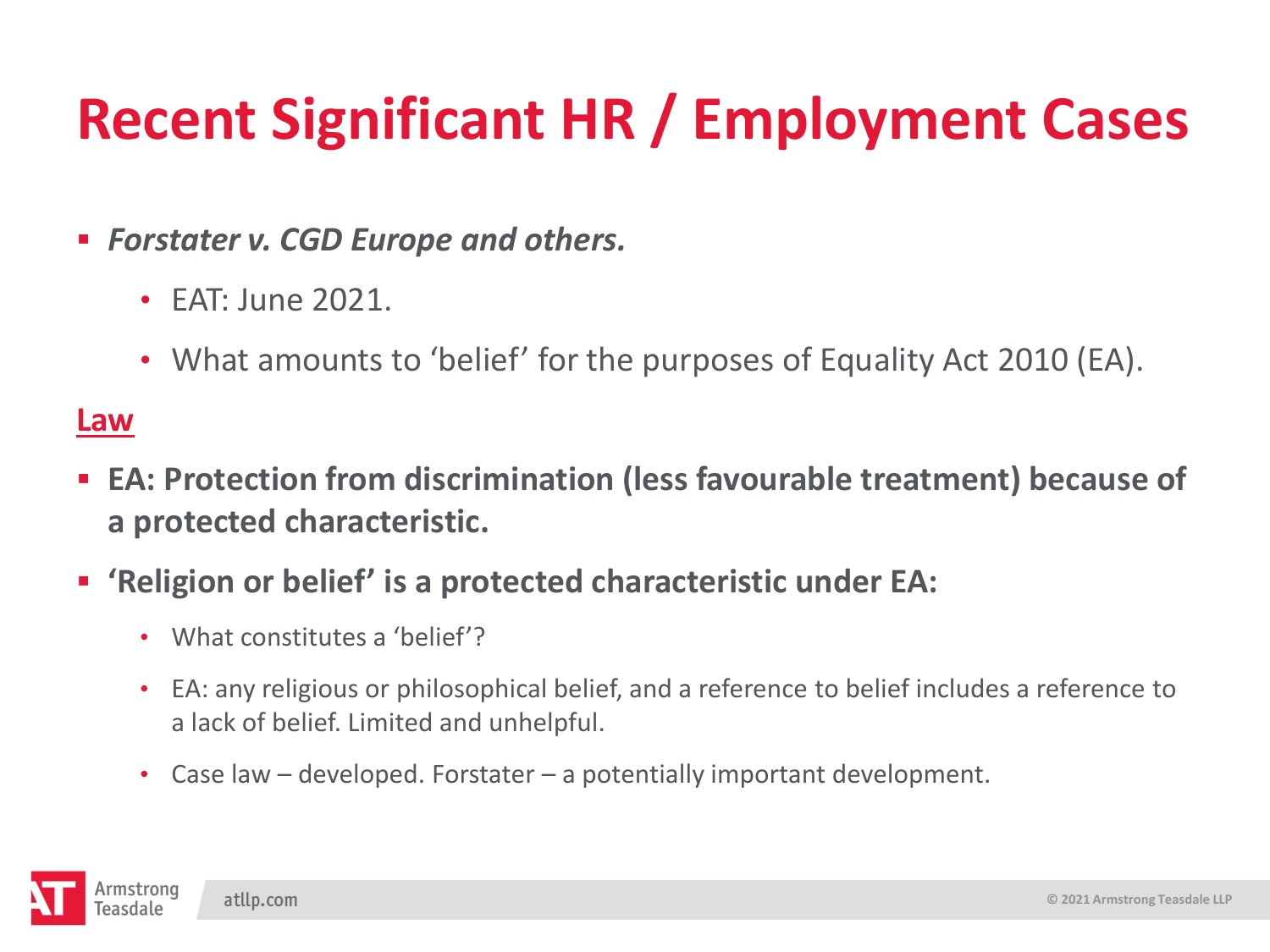- *Grainger plc and others v. Nicholson [2010]***: EAT Guidance on types of belief protected:**
	- The belief must be genuinely held.
	- It must be a belief, not an opinion or viewpoint based on the present state of information available.
	- It must be a belief as to a weighty and substantial aspect of human life and behaviour.
	- It must attain a certain level of cogency, seriousness, cohesion and importance.
	- It must be worthy of respect in a democratic society, not be incompatible with human dignity and not conflict with the fundamental rights of others.
		- Controversial views that divide opinion and, for some, may offend and be deemed conflicting with rights of others?
		- Conflicting /contrasting case law at ET re: views on gender identity: Mackereth v DWP [2018] OR Higgs v. Farmor's School ET

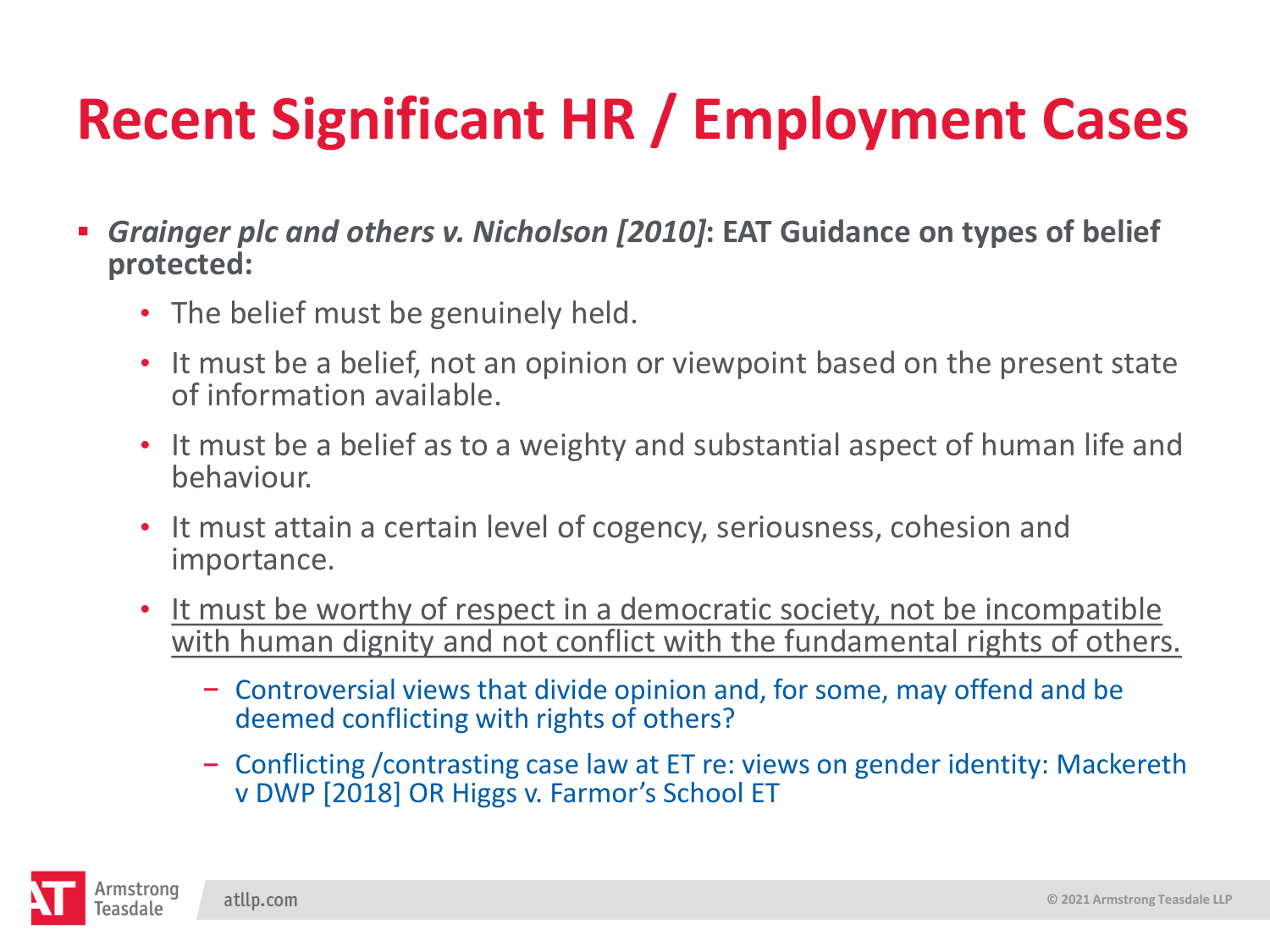#### **Facts**

- **CGD Europe (CGDE):** European arm (based in the UK) of a not-for-profit think-tank based in America
- **Forstater:** a consultant contract until December 2018
- **Forstater's beliefs:** 
	- a person's sex is a material reality that should not be conflated with gender or gender identity
	- being female is an immutable biological fact, not a feeling or an identity
	- a trans woman is not in reality a woman
- **Engaged in debates on social media about gender identity. Critical of changing laws on the issue. Made remarks which some trans people found offensive**
- **Colleagues complained; contract not renewed**
- **ET claim: gender-critical beliefs are protected 'philosophical belief' + non-renewal of contract amounted to discrimination because of it**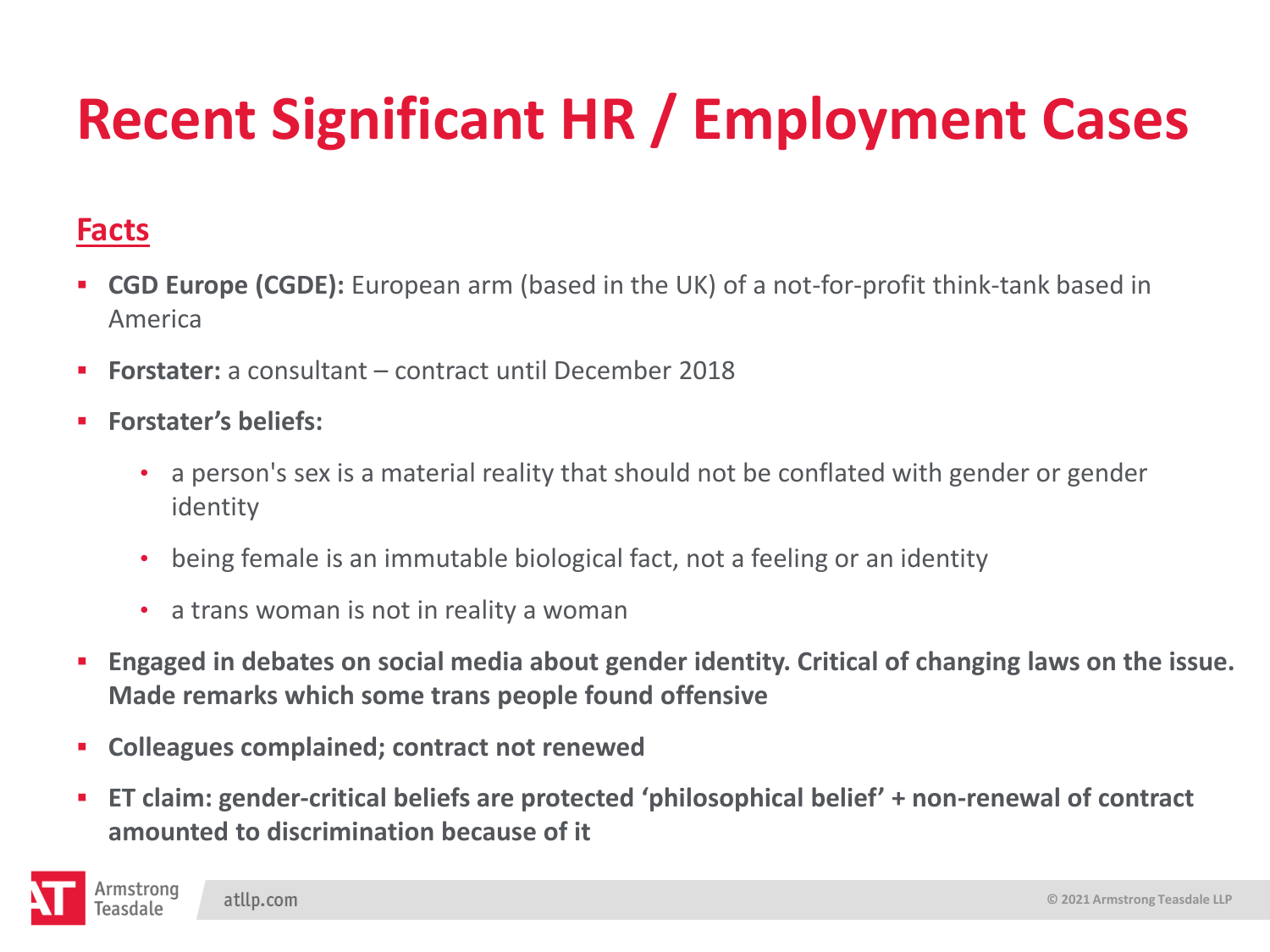#### **Outcome:**

- ET: Forstater's beliefs not a 'philosophical belief' qualifying for protection, because her beliefs did not satisfy the test of being:
	- worthy of respect in a democratic society, not being incompatible with human dignity and not conflicting with the fundamental rights of others
- Factors:
	- Core belief violated others' dignity and/or created intimidating, hostile degrading, humiliating or offensive environment for others
	- Aspects not supported by scientific evidence
	- She would refer to a person by the sex she deemed appropriate to her

[NOTE: claim that lack of belief (that everyone has a gender which may be different to their birth gender) was found to be a philosophical belief, but could only be protected if religious or philosophical in nature.] - Forstater

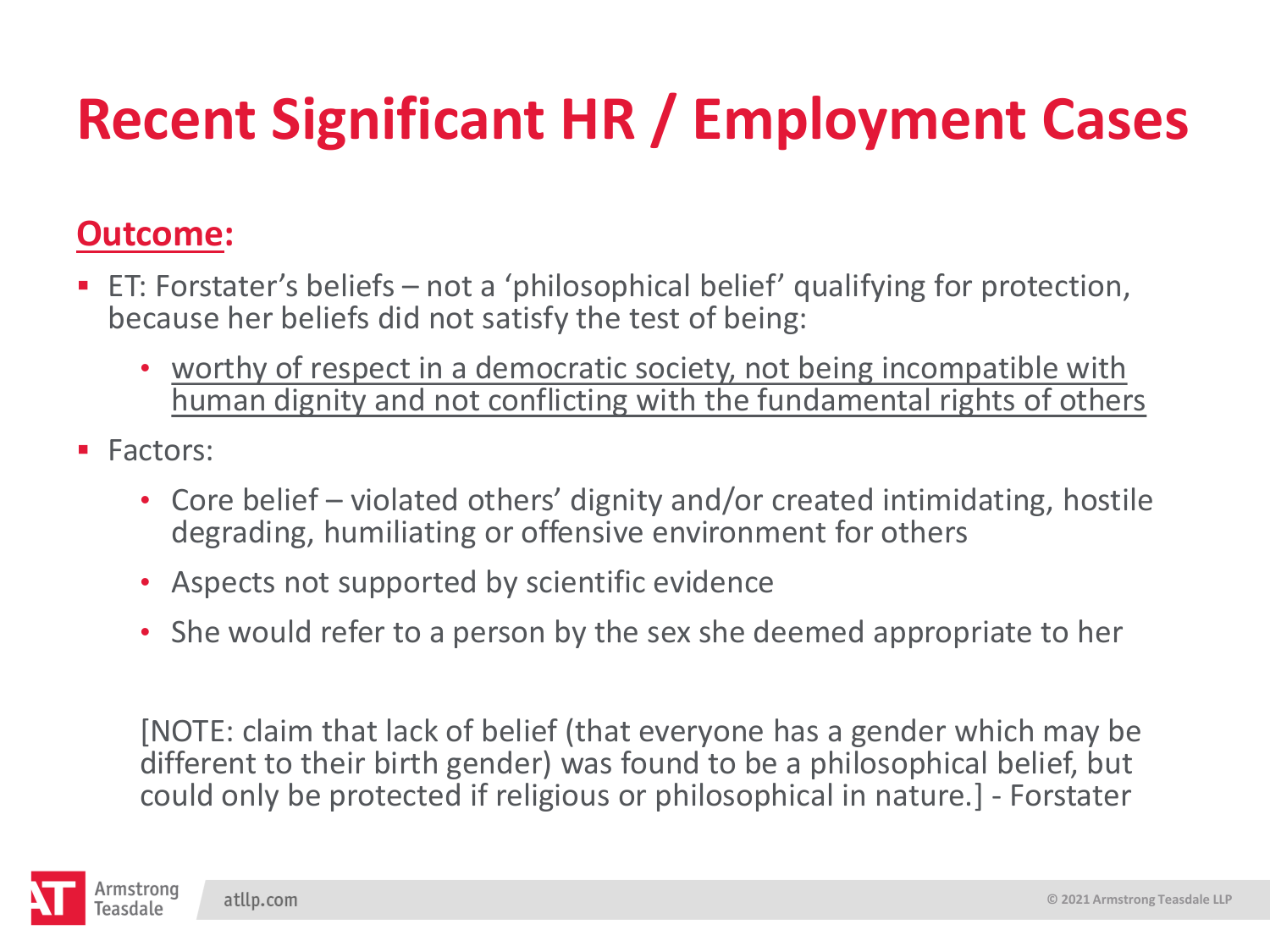#### **EAT:**

- **•** Forstater appealed.
- **•** Decision:
	- EAT adopted the approach taken to freedom of thought, conscience and religion under Article 9, and freedom of expression under Article 10 of European Convention on Human Rights.
	- First assess whether it constitutes breach of Article 17 (engaging in any activity aimed at the destruction of the rights and freedoms of others). BUT, only 'gravest forms of hate speech' which incite violence or hatred amount to such a breach. Only those beliefs would fail to satisfy the test (worthy of respect in a democratic society etc….). E.g. Nazism; Extreme hatred.
	- Beliefs that are shocking or offensive to some/others can still be protected.
	- Forstater's beliefs:
		- Widely shared in society
		- Did not seek to destroy the rights of trans persons  $\sim$
		- Consistent with many existing English laws
	- EAT overstepped its position: adjudicated the merits and validity of Forstater's belief. Reality: irrelevant.
	- 'Lack of belief' need not be religious of philosophical in nature, to qualify.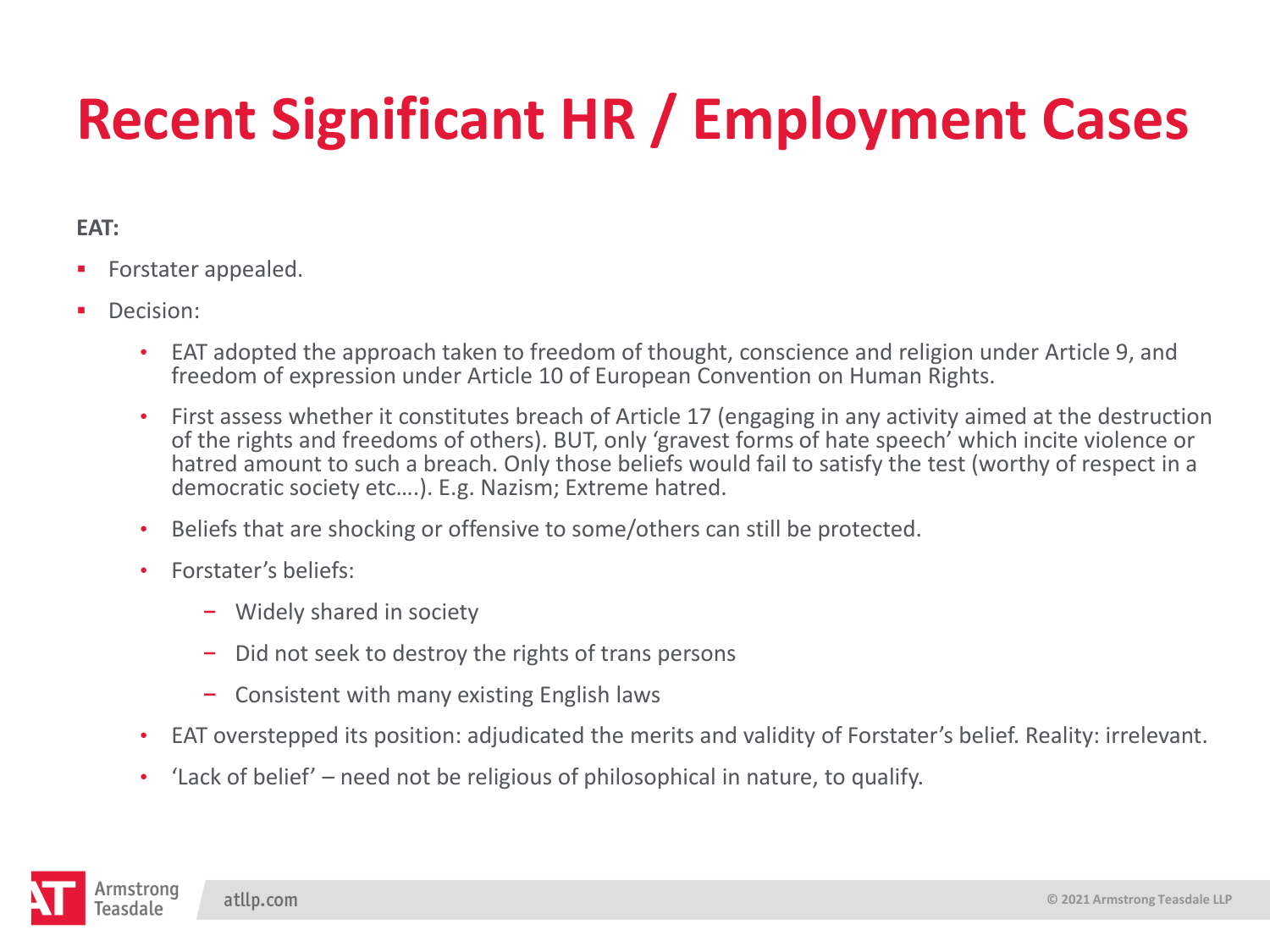#### **Comment**

- **ET still needs to decide whether there was any discrimination.**
- **EXECT:** Impact on trans rights and people with gender-critical views.
- **Big impact on definition of philosophical belief definition:** 
	- Most beliefs that some might describe as extreme or controversial are 'worthy of respect in a democratic society' and so stand a chance of qualifying.
	- Less time needed by ETs in whether there is a protected 'belief'; more time on the discrimination element….Potentially more claims?
	- Repercussions beyond employment: Service providers, landlords, educational bodies, trade unions and other associations should take greater care to avoid potential discrimination against existing or prospective staff, service users, tenants, students or members, based on their gender critical belief.

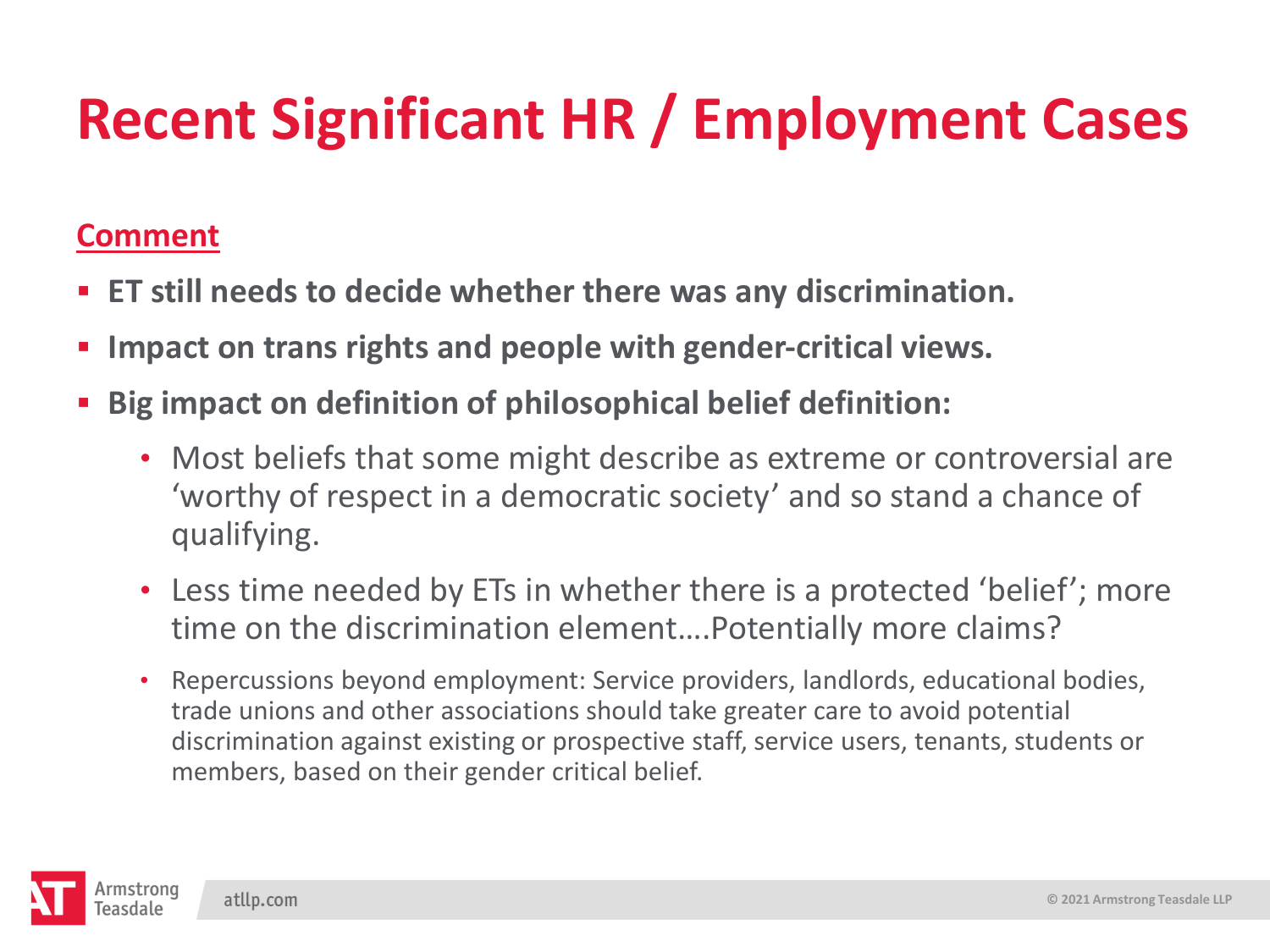### ▪ *Aleem v. E-Act Academy Trust Limited*

- Disability discrimination.
- Is it a reasonable adjustment to pay an employee their salary when they are no longer carrying out their role?

#### **Law**

- An employer is under a duty to make reasonable adjustments where a disabled person is placed at a substantial disadvantage by:
	- an employer's provision, criterion or practice (PCP);
	- a physical feature of the employer's premises;
	- an employer's failure to provide an auxiliary aid.
- Duty to *only* make 'reasonable' adjustments fact-sensitive.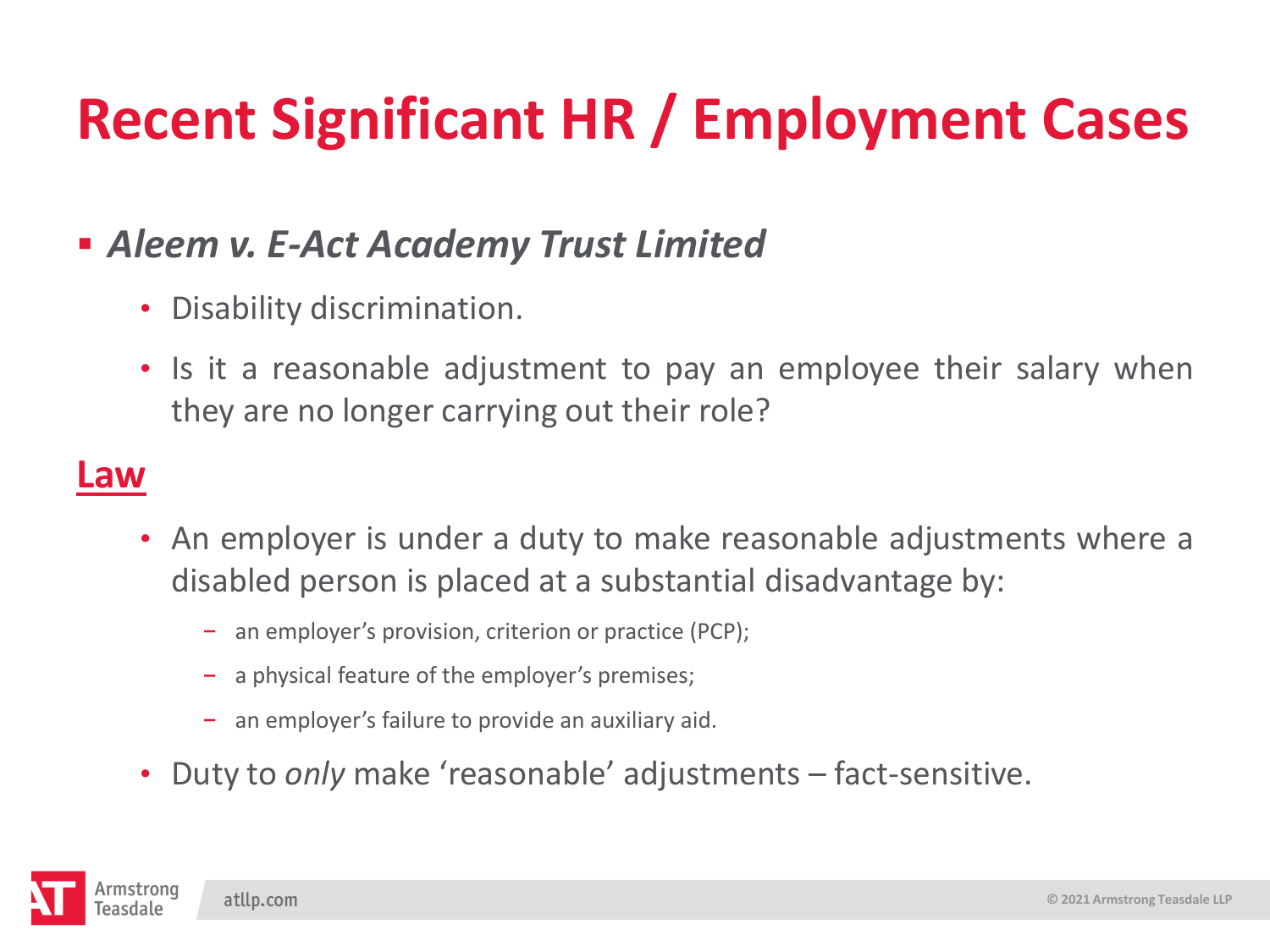### ▪ *Aleem v. E-Act Academy Trust Limited*

### **Facts**

- Science teacher
- Ill-health prevented her from continuing in the role of Science teacher
- Deemed fit to carry out a different role Cover Supervisor (at lower salary)
- During probation and grievance process, E-Act made the reasonable adjustment of paying the salary of a Science teacher; salary reverted to lower level after approx. 6 months
- Mrs Aleem brought a claim for failure to make reasonable adjustments, alleging her employer should have, by way of a reasonable adjustment, continued to pay her at the higher rate

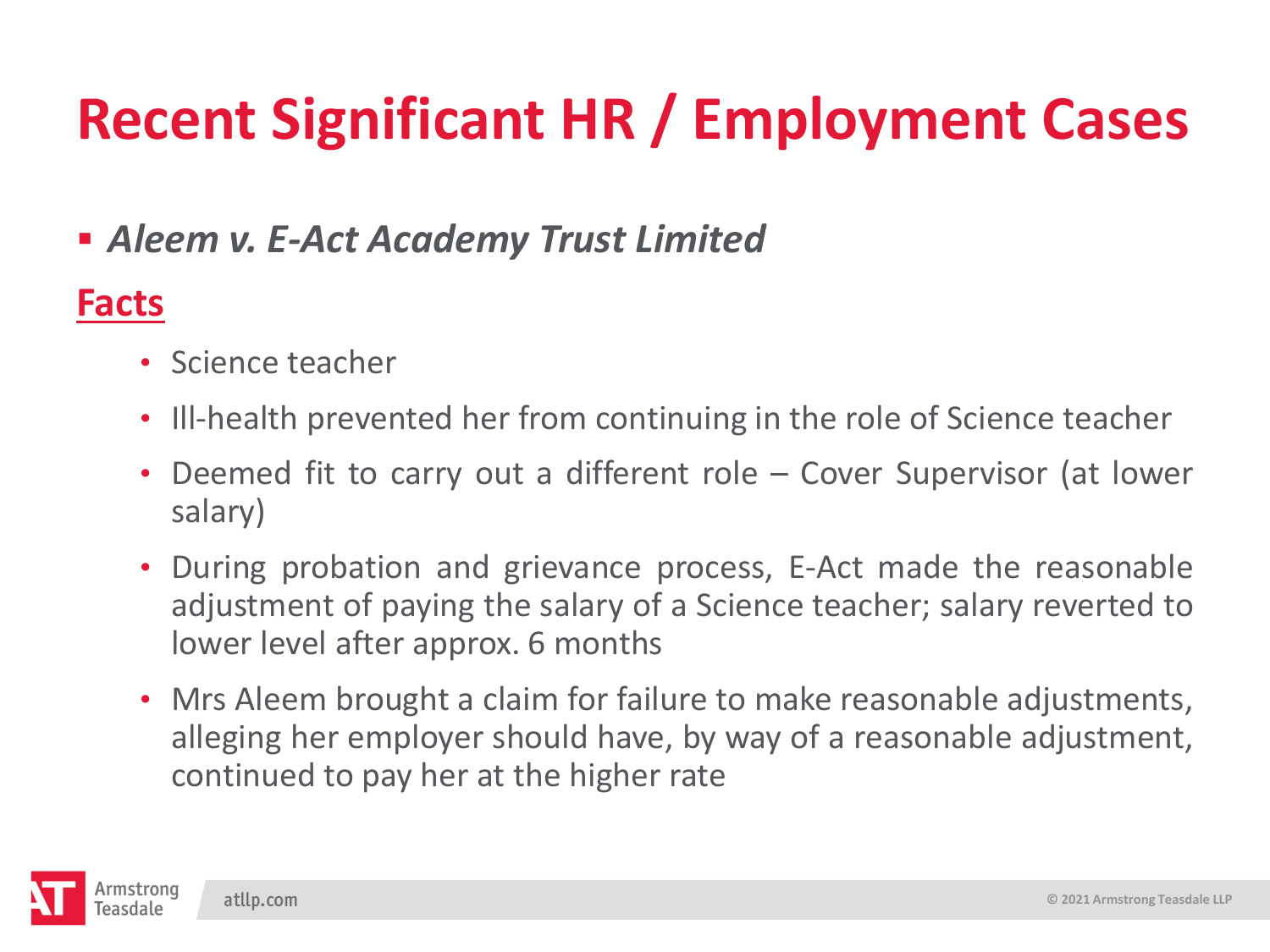### ▪ *Aleem v. E-Act Academy Trust Limited*

### **Held (ET)**

- ET dismissed claim:
	- $-$  It had been a reasonable adjustment to offer her the alternative role and pay her at the higher salary during probation, to enable her to return to work after sick leave.
	- It was not a reasonable adjustment to pay her at the higher rate indefinitely. ET took into account:
		- **·** purpose of adjustment
		- cost of adjustment to employer
		- nature of employer's business (a publicly funded educational establishment with financial difficulties)
- Mrs Aleem appealed.

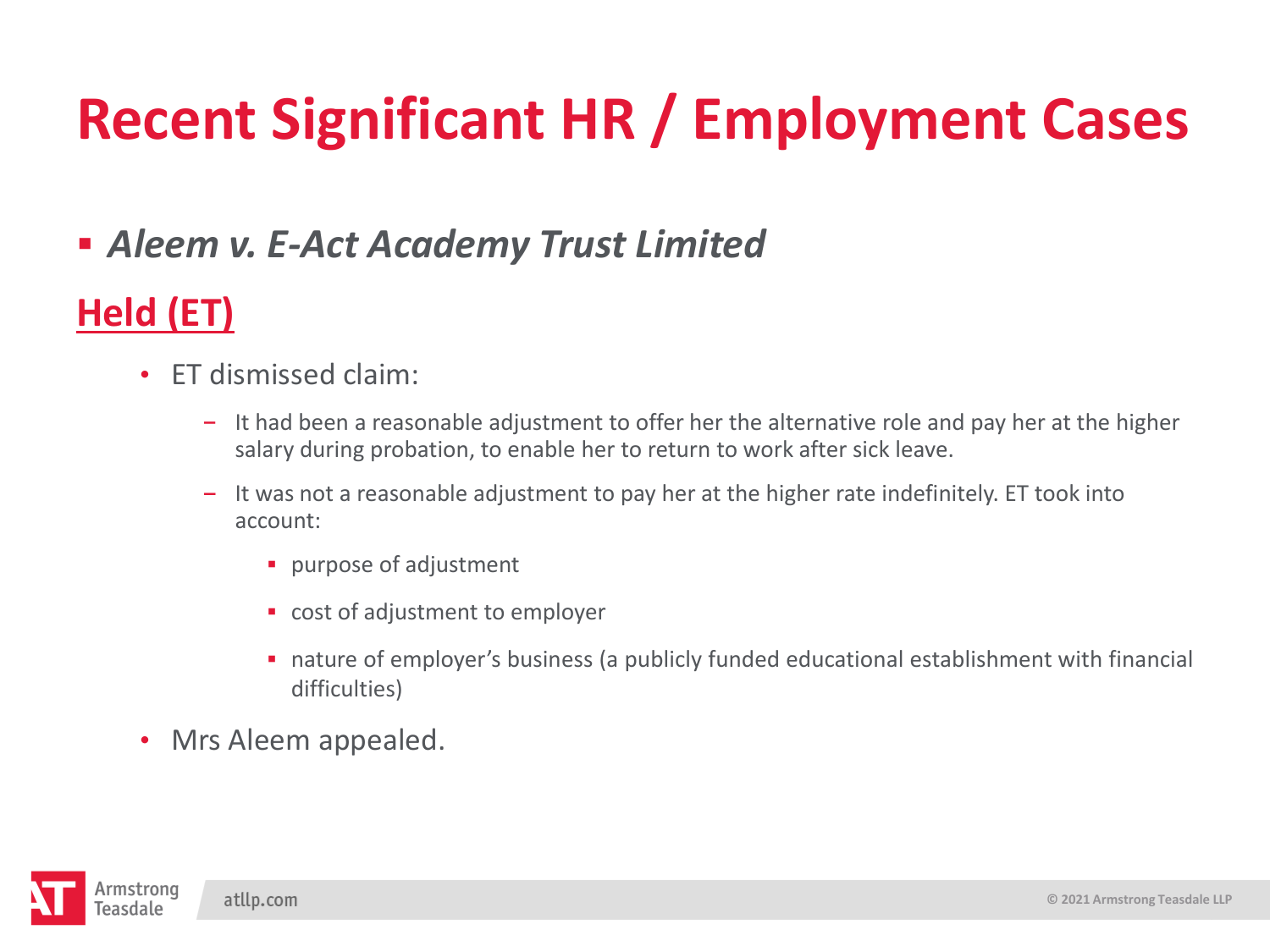### ▪ *Aleem v. E-Act Academy Trust Limited*

### **Held (EAT)**

- EAT dismissed appeal:
	- Not 'reasonable' to continue paying Mrs Aleem at the higher rate of pay indefinitely no  $\overline{\phantom{m}}$ exceptional facts to justify continuation of higher rate.
	- E-Act made it clear that paying Mrs Aleem at higher rate of pay was a temporary adjustment, to facilitate return to work. No such consideration when Mrs Aleem passed her probation and grievance resolved.
	- The cost of paying Mrs Aleem at the higher rate, until retirement, could have had significant cost implications for the Respondent (running into six figures).
	- The ET was entitled to take into account the employer was publicly-funded and facing financial pressures.

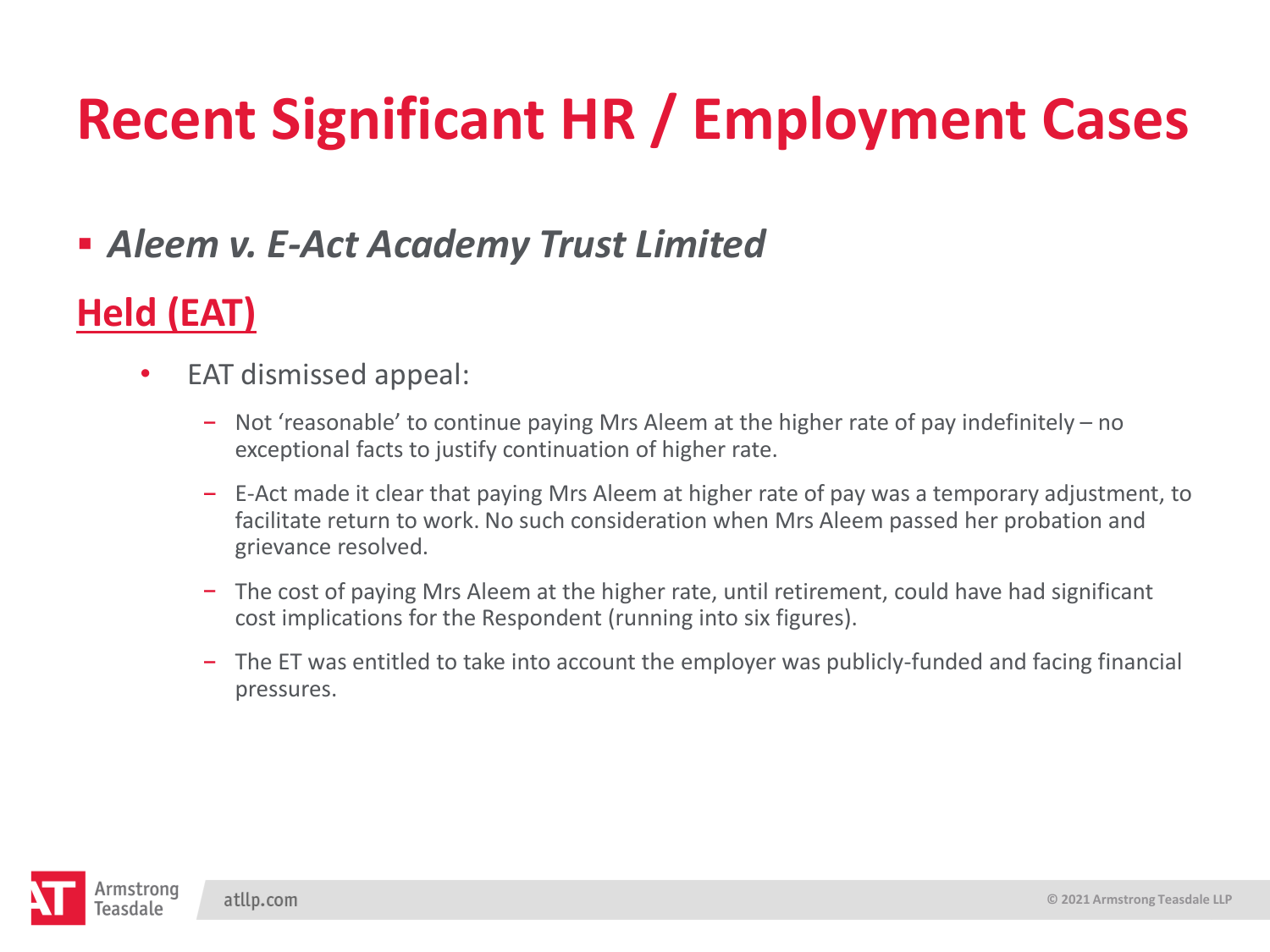▪ *Aleem v. E-Act Academy Trust Limited*

### **Comment**

- Fact-dependent
- Balancing exercise
- Not just a question of cost need to consider all relevant factors, including:
	- $\overline{e}$  extent to which adjustment removes the disadvantage;
	- practicability;
	- financial cost to employer and potential disruption to employer's activities;
	- financial resources of employer;
	- availability of external financial or other assistance;  $\frac{1}{2}$
	- nature of employer and size of undertaking.
- If adjustment is temporary importance of communicating clearly to employee

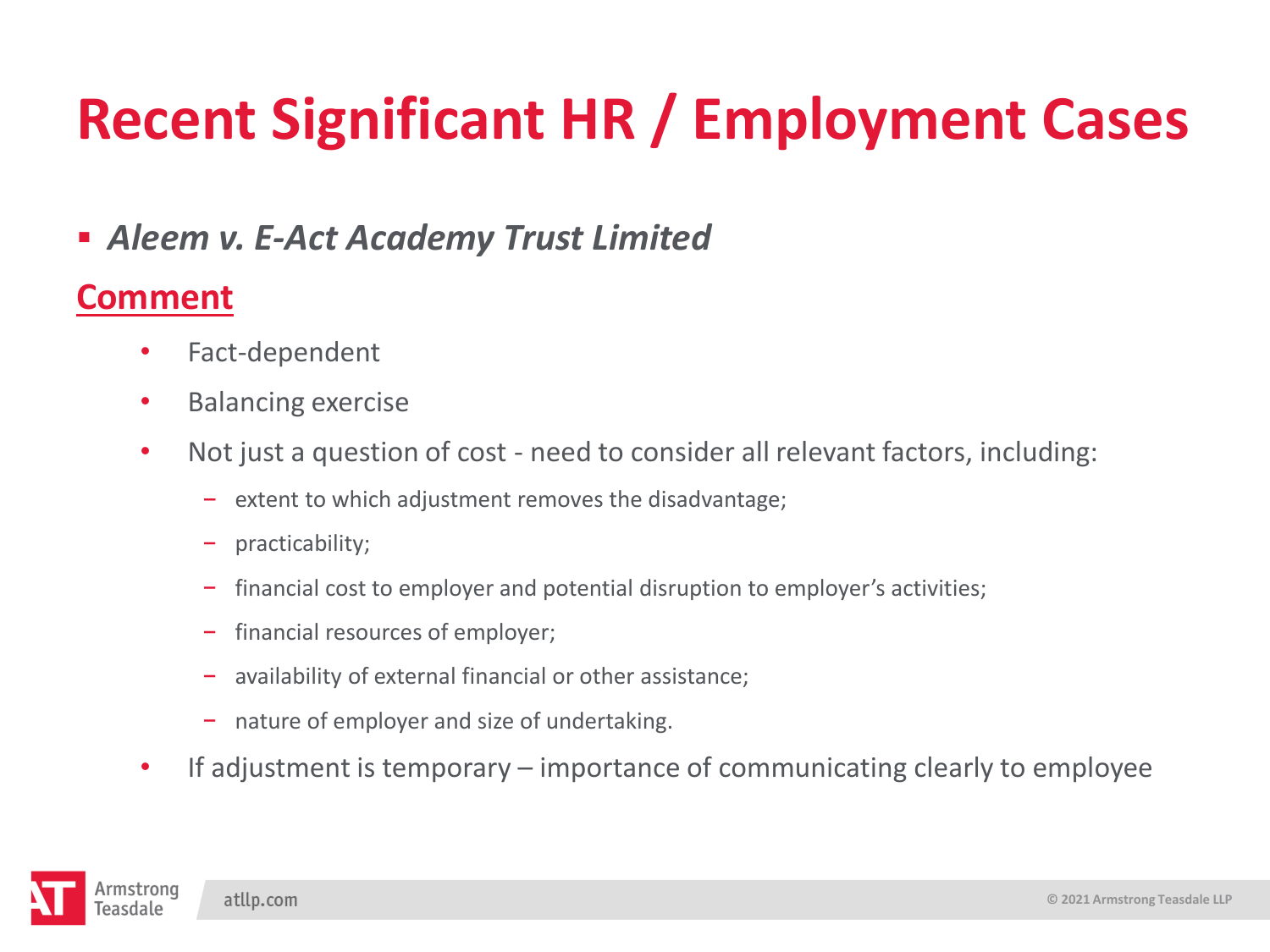### ▪ **Gwynedd Council v. Barratt & ors**

• Unfair dismissal - allowing appeal in redundancy

#### **Law**

- Fair dismissal:
	- $-$  Fair reason; and
	- Fair process.
- Question for ET: did the decision to dismiss fall within the band of reasonable responses that a reasonable employer could have adopted?

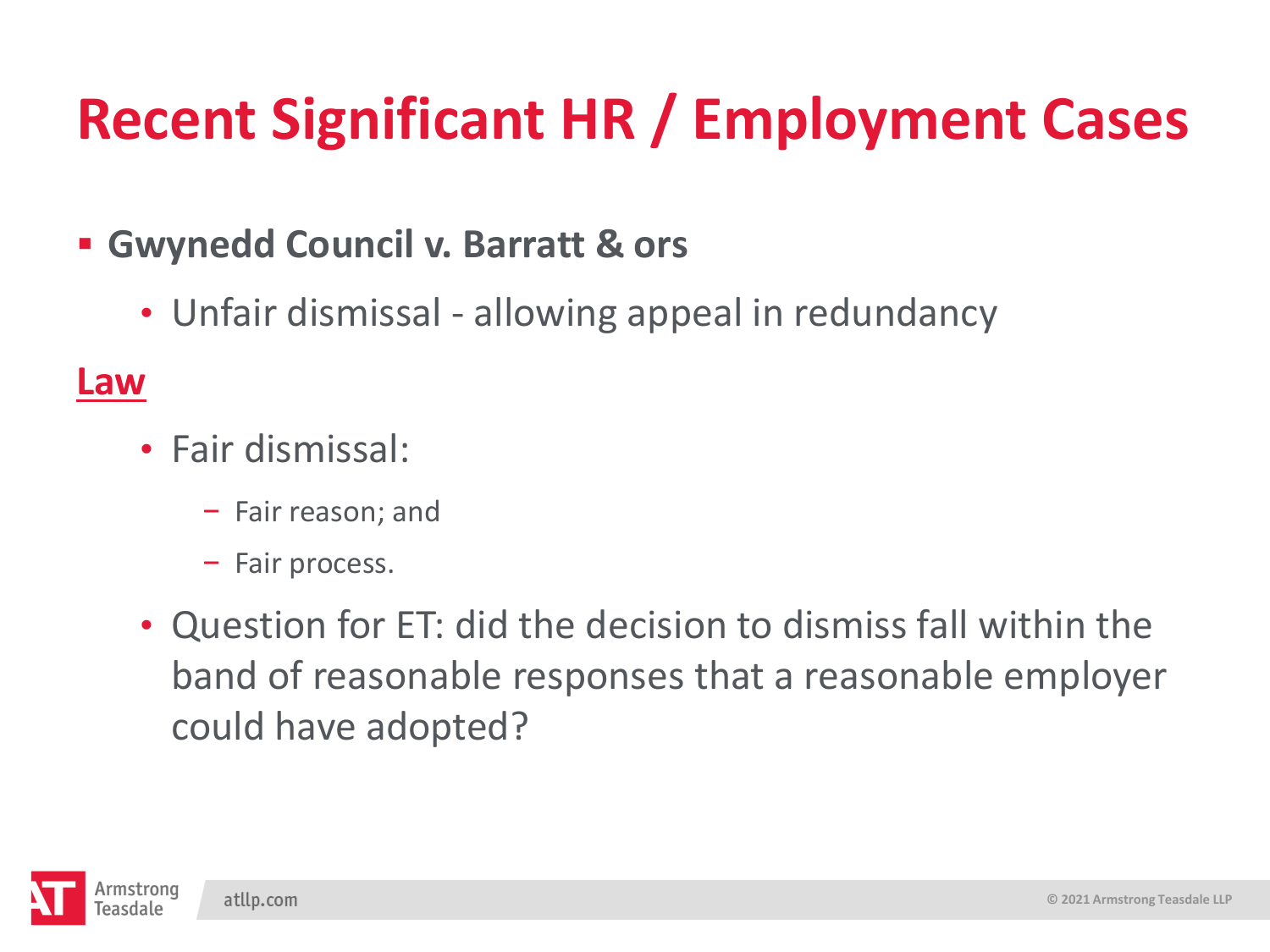▪ **Gwynedd Council v. Barratt & ors**

#### **Facts**

- Claimants were employed by local authority as teachers at a community school.
- Local authority proposed a re-organisation of education provision; closure of school 1, replacing it with school 2.
- All teachers at school 1 (including Claimants) told their employment would terminate (without consultation), unless they successfully apply for new roles at school 2, following competitive interview process.
- Claimants were made redundant, following unsuccessful applications for the new roles.
- Claimants not given a right of appeal even with statutory right of appeal.

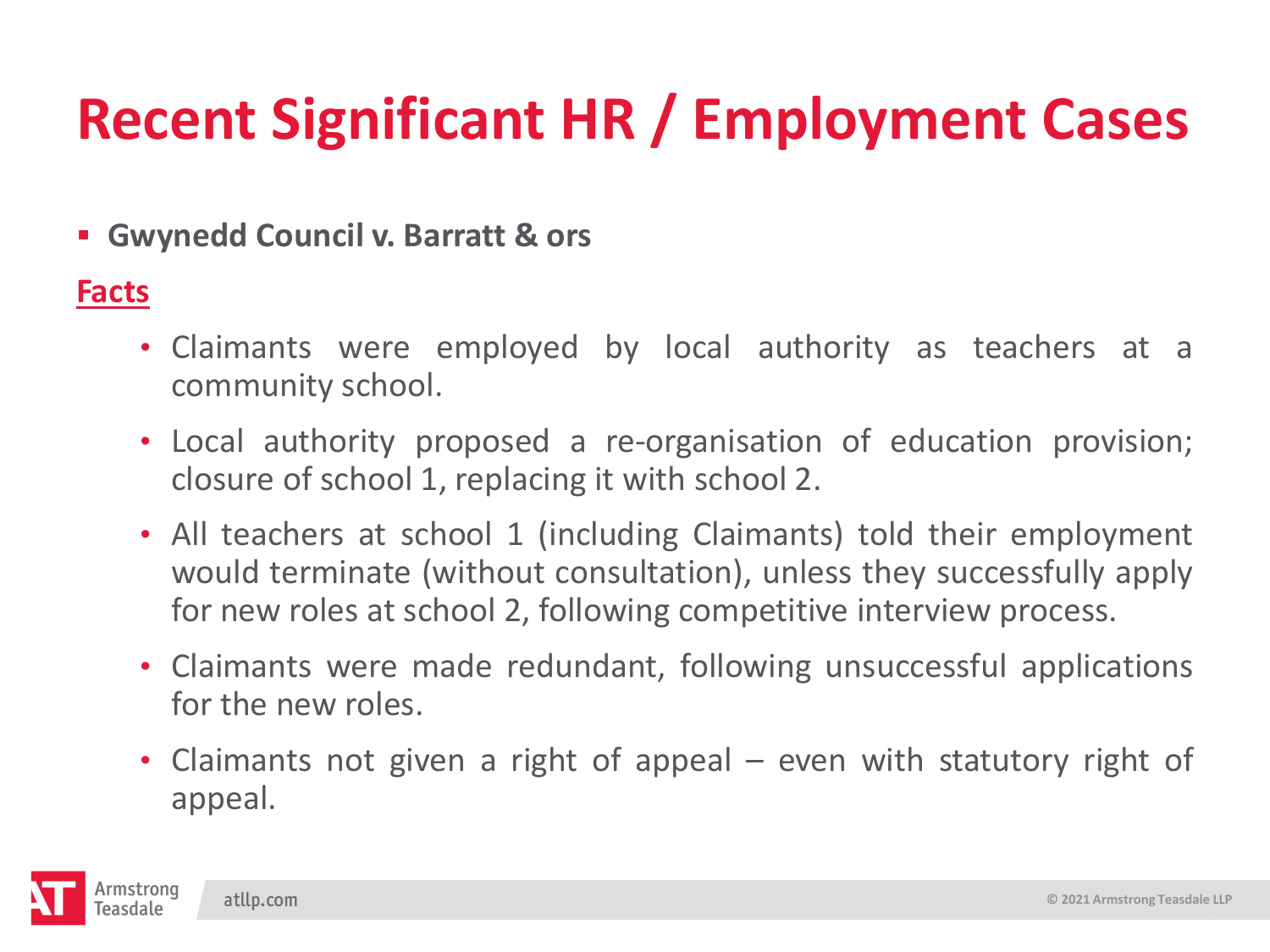▪ **Gwynedd Council v. Barratt & ors**

#### **Held**

- ET held dismissals were unfair and not in band of reasonable responses, including because:
	- No consultation merely communications leading up to dismissal  $\overline{\phantom{m}}$
	- Effectively required to 'apply for their own jobs'  $\overline{\phantom{m}}$
	- Failure to provide appeal (only in 'truly exceptional circumstances' would it not be unfair)  $\overline{\phantom{m}}$
- On appeal, EAT upheld ET decision:
	- No test of 'truly exceptional circumstances' absence of an appeal one of many factors to determine fairness
	- Relevant that there was no consultation and no appeal  $\overline{\phantom{m}}$
- On further appeal CoA upheld ET/EAT decisions:
	- Absence of appeal does not automatically render dismissal unfair, provided that the original  $\overline{\phantom{m}}$ selection process for redundancy was fair

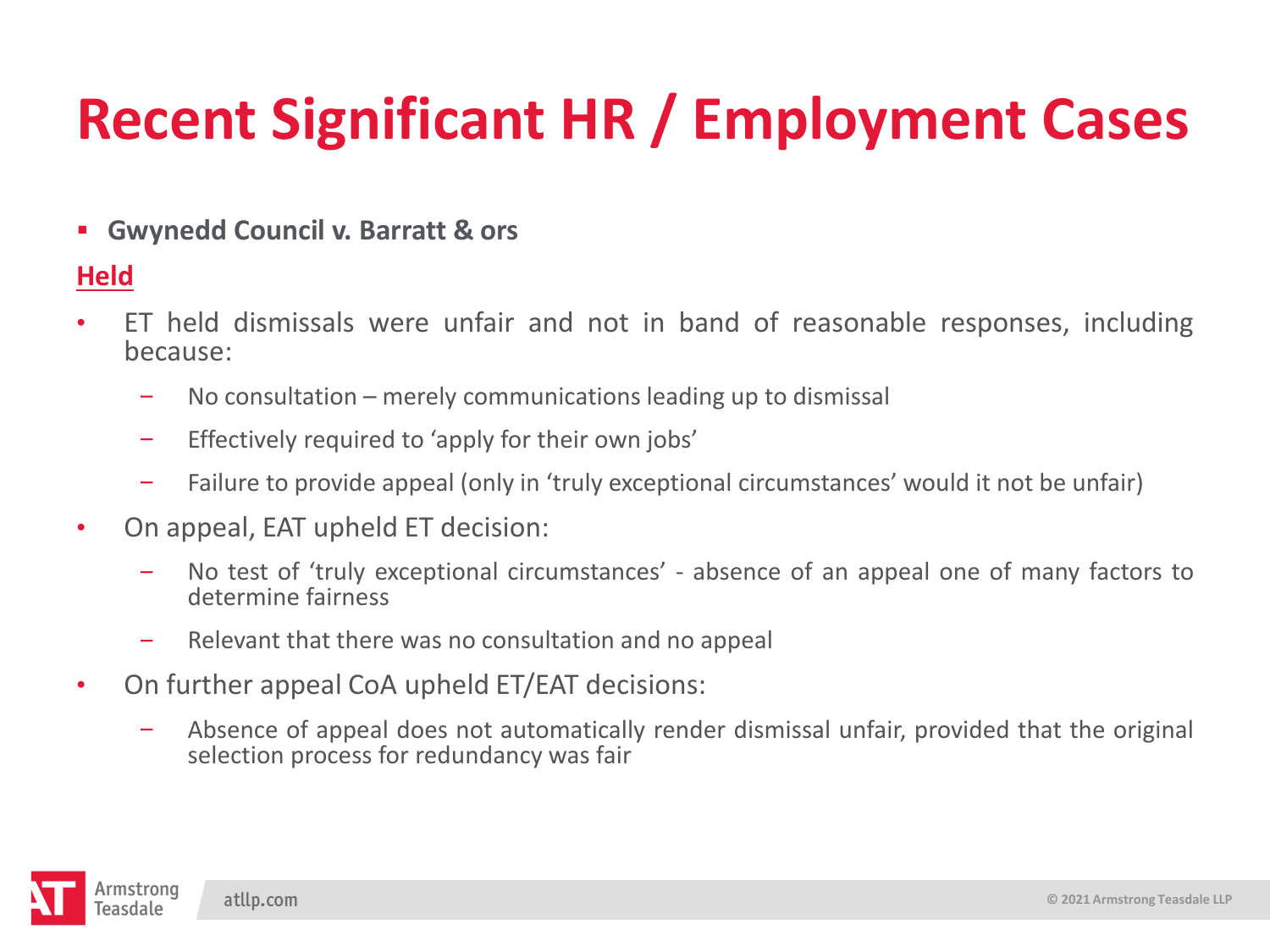### ▪ **Gwynedd Council v. Barratt & ors**

### **Comment**

- If considering use of competitive interview process to make redundancies – 'new' roles should be different to the at-risk roles. 'Forward-looking' process (to identify capabilities for a different role) is acceptable
- Consult with at-risk employees in redundancy process
- Check for a statutory or contractual right of appeal but sensible to err on side of caution in any event by allowing appeal

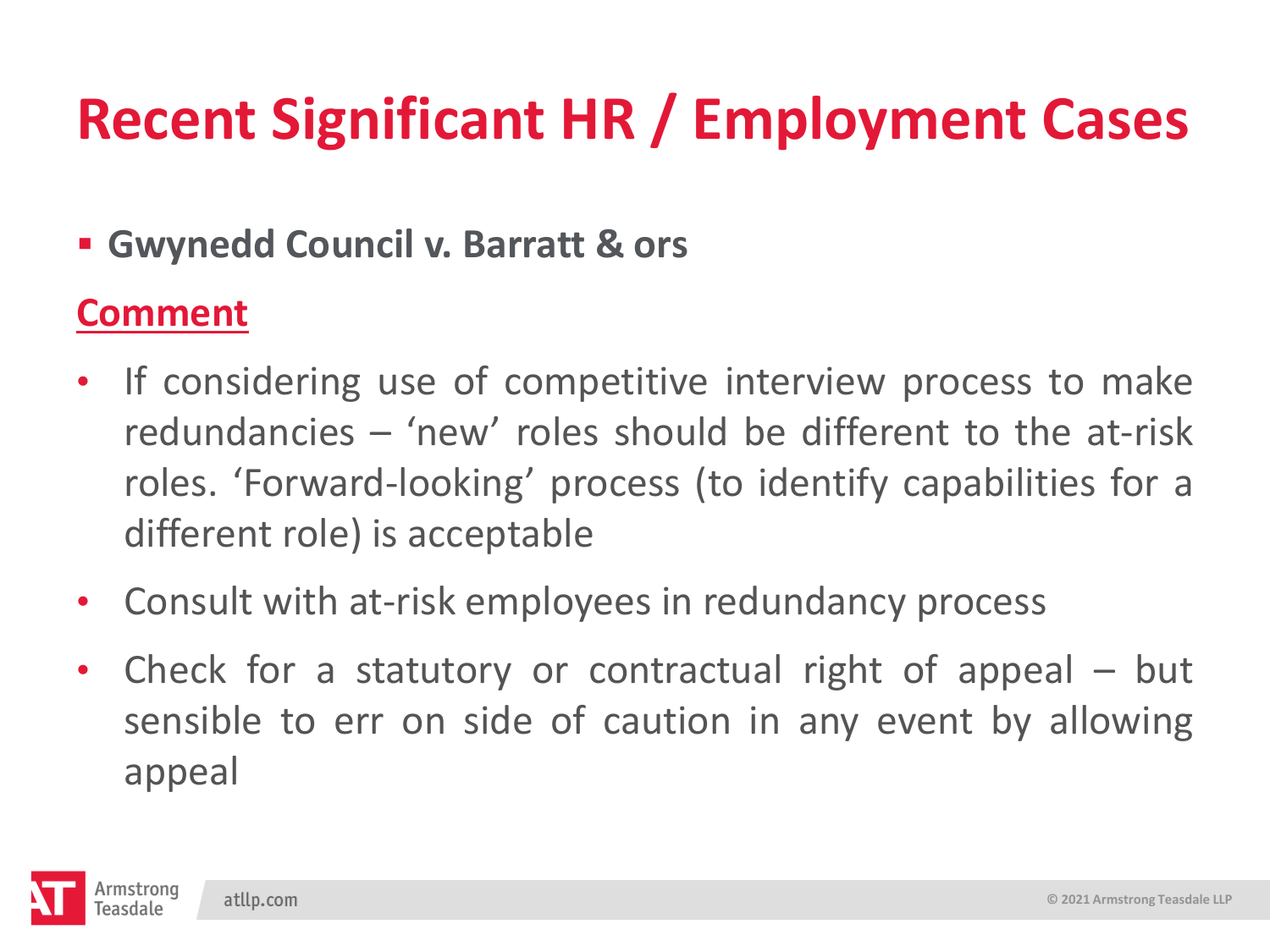#### **Round-up**

#### Disability discrimination

- *All Answers Ltd v. W and Another*
	- Court of Appeal.
	- Issue of 'disability'.
	- Whether the effect of an impairment has lasted or is likely to last 12 months a question based on facts/circumstances available as at the time of the alleged discrimination.
- *Stott v. Ralli Ltd*
	- EAT.
	- Claim about something arising from disability (s15 EA). ET is entitled to reject claim when employer only knew about disability after the dismissal.
	- See also Seccombe v. Reed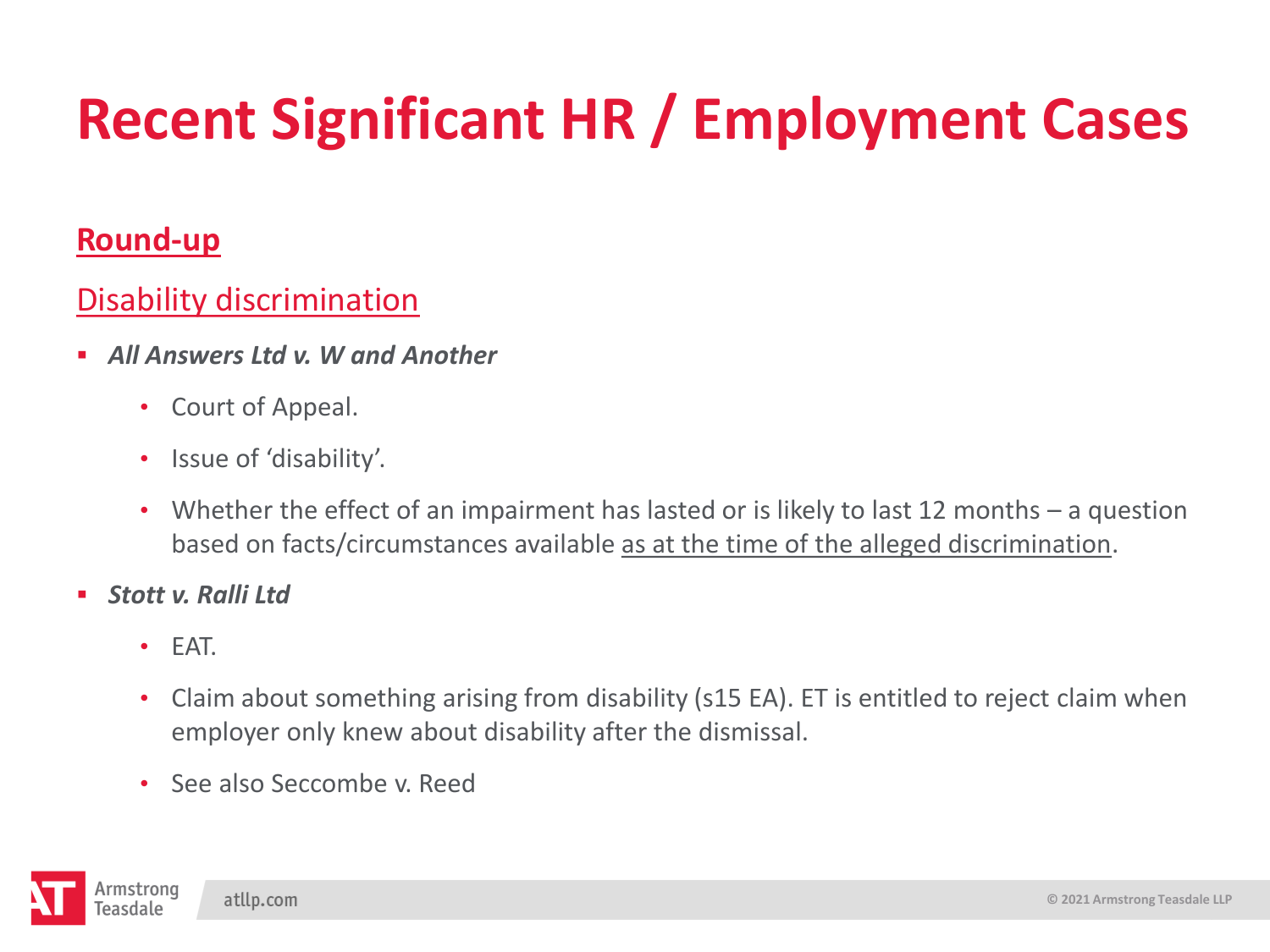■ *Rooney v. Leicester City Council* 

- *EAT.*
- *C – suffered from severe menopausal symptoms.*
- *ET erred in law by finding that she was not disabled and striking out disability discrimination and sex discrimination claims.*
- *Remitted to ET to consider final outcome.*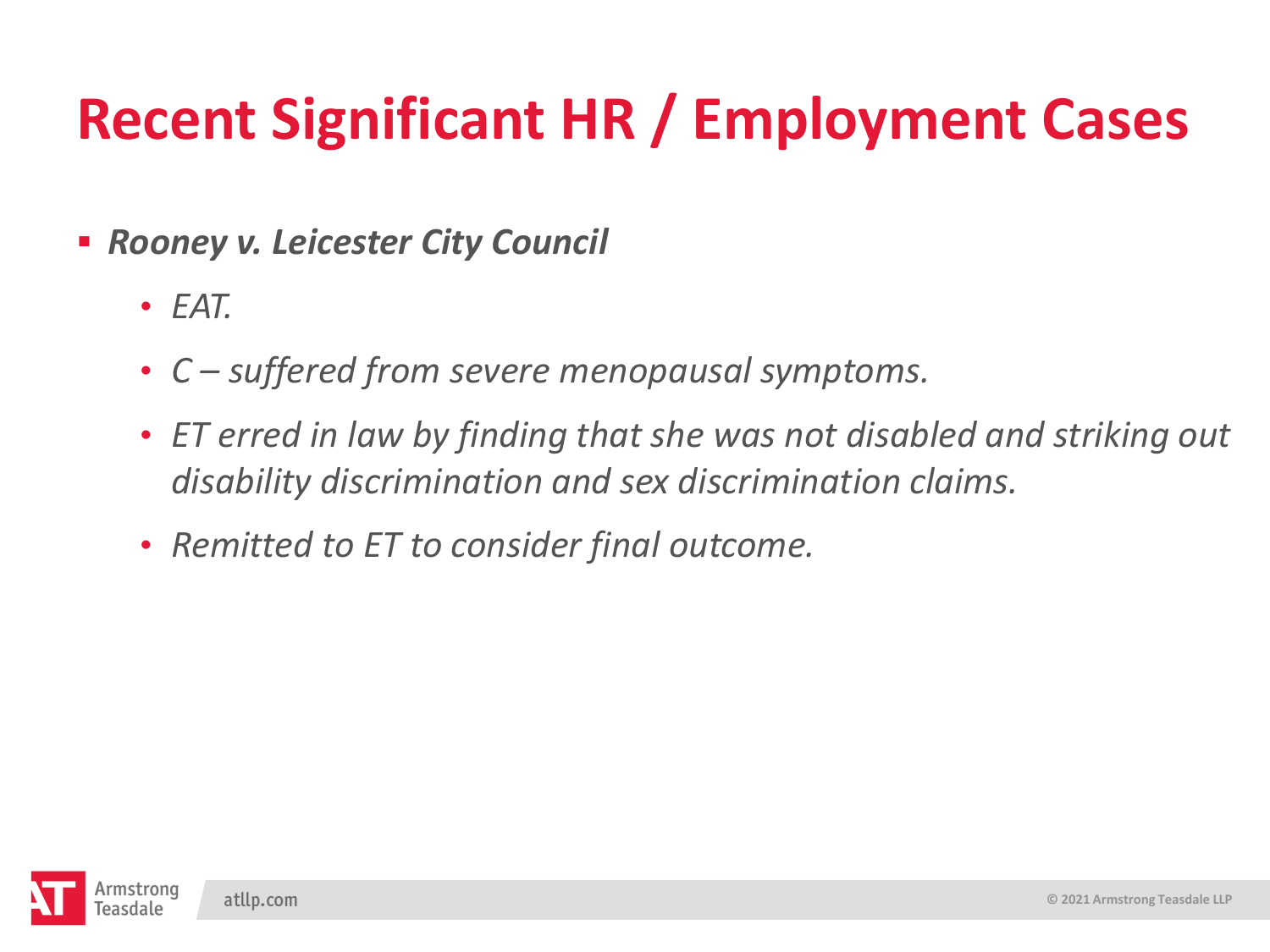#### Religious discrimination

- *R (Cornerstone Fostering) v. Ofsted*
	- Court of Appeal.
	- Independent Fostering Agency. Registered carers required to be Evangelical Christians.
	- Requiring carers to refrain from 'homosexual behaviour' = unlawful direct discrimination. Not a 'proportionate means of achieving a legitimate aim'.

#### Age discrimination

- *Pitcher v. University of Oxford / University of Oxford v Ewart*
	- EAT.
	- Uni's compulsory retirement policy (67).
	- Proportionality of their retirement age (as a means of achieving a legitimate aim).
	- Pitcher justified / Ewart discriminatory.
	- Different results from different evidence being presented to different ET + fine. No single outcome necessary.

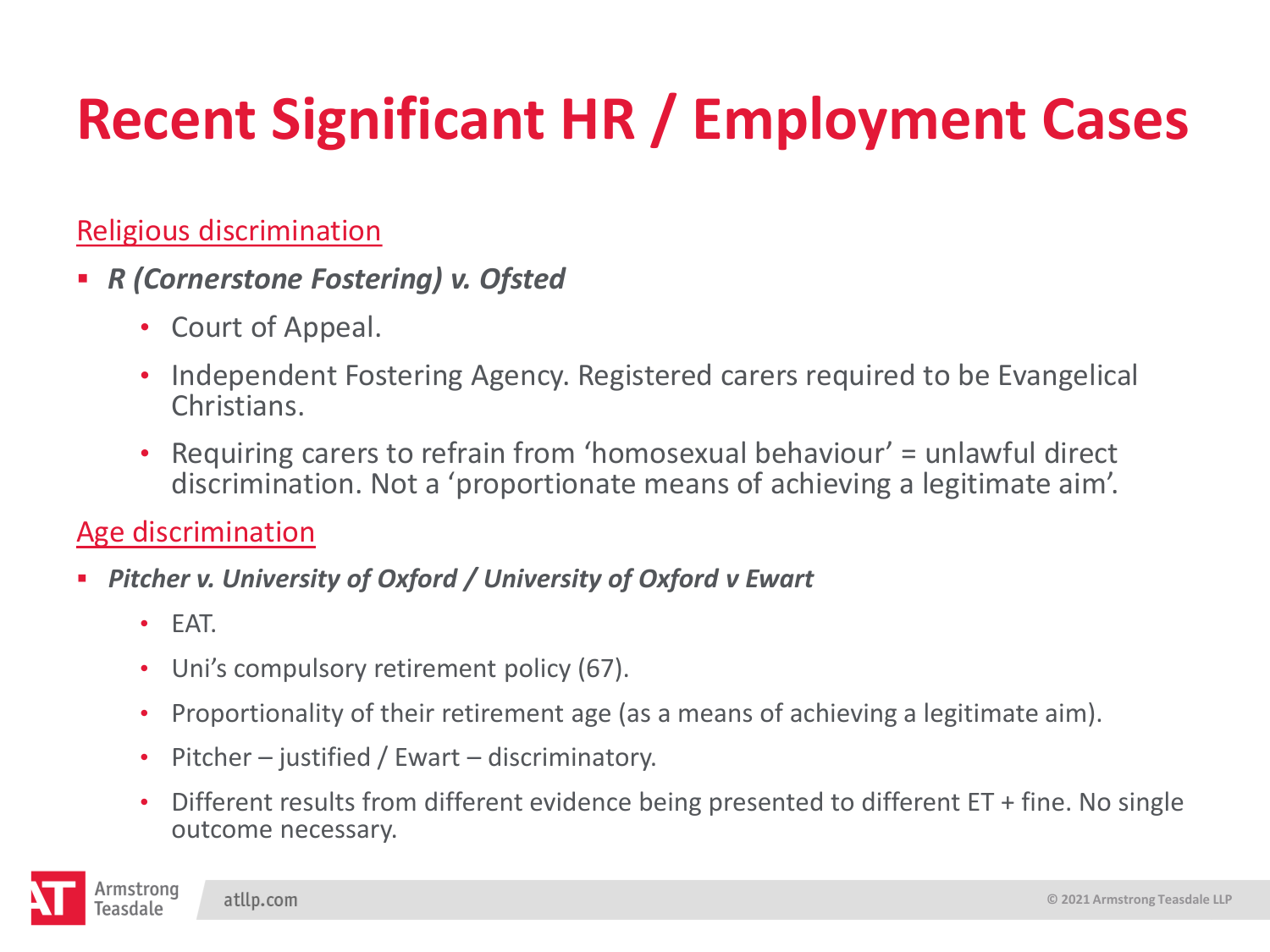#### Unfair dismissal

#### *L v. K*

- Court of Session.
- Teacher arrested (indecent images of children on home computer). Charges dropped.
- Still fair to dismiss for 'some other substantial reason' (SOSR). In some circumstances it is still reasonable to dismiss an 'innocent' employee if there is a genuine and substantial reason for it.
- *Fallahi v. TWI*
	- EAT.
	- Moore v. Phoenix Product Development.
	- CEO dismissed due to SOSR (relationship breakdown). Dismissal can be fair, even if employer refuses an appeal.
	- BUT, fact-dependant. Assume an appeal is required for all/most fair dismissals.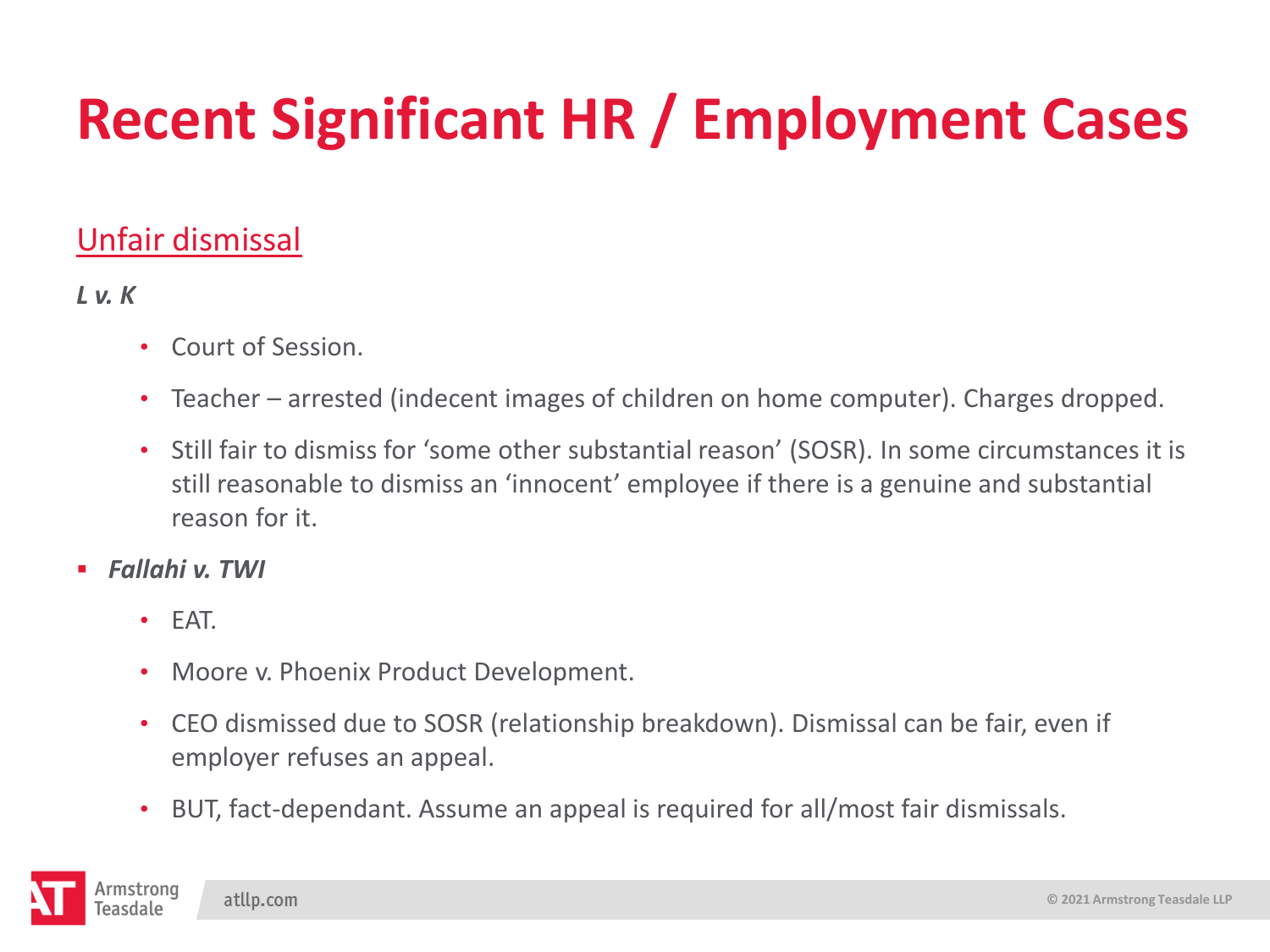#### Whistleblowing

- *Martin v London Borough of Southwark*
	- EAT.
	- 'Qualifying disclosure' a structured five-stage approach is needed to determine if a qualifying disclosure has been made:
		- There must be a disclosure of information;
		- The worker must believe the disclosure is made in the public interest;
		- $-$  That belief must be reasonably held;
		- The worker must believe that the disclosure tends to show one of the matters in s43B(1)(a)-(f) Employment Rights Act 1996, e.g. a criminal offence has been committed;
		- $-$  That belief must be reasonably held.
- 'Disclosure of information' just an allegation may not be enough. Disclosure must have sufficient factual content and specificity to be capable of showing offence or breach of the law has or will be committed.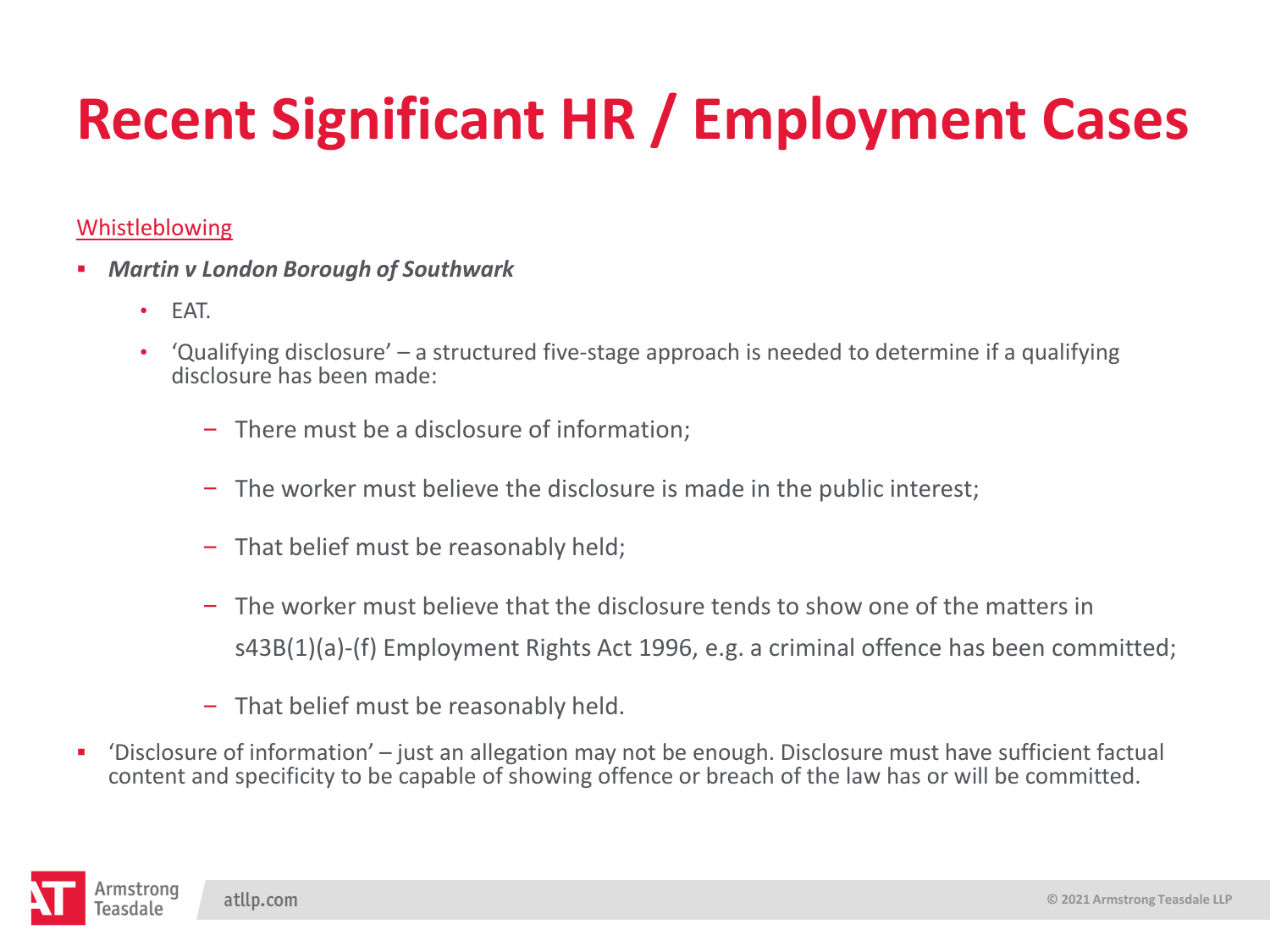#### Employment status

- *Stuart Delivery Ltd v. Augustine*
	- Court of Appeal
	- Worker status
	- Moped courier found to be a 'worker': insufficient right of substitution.

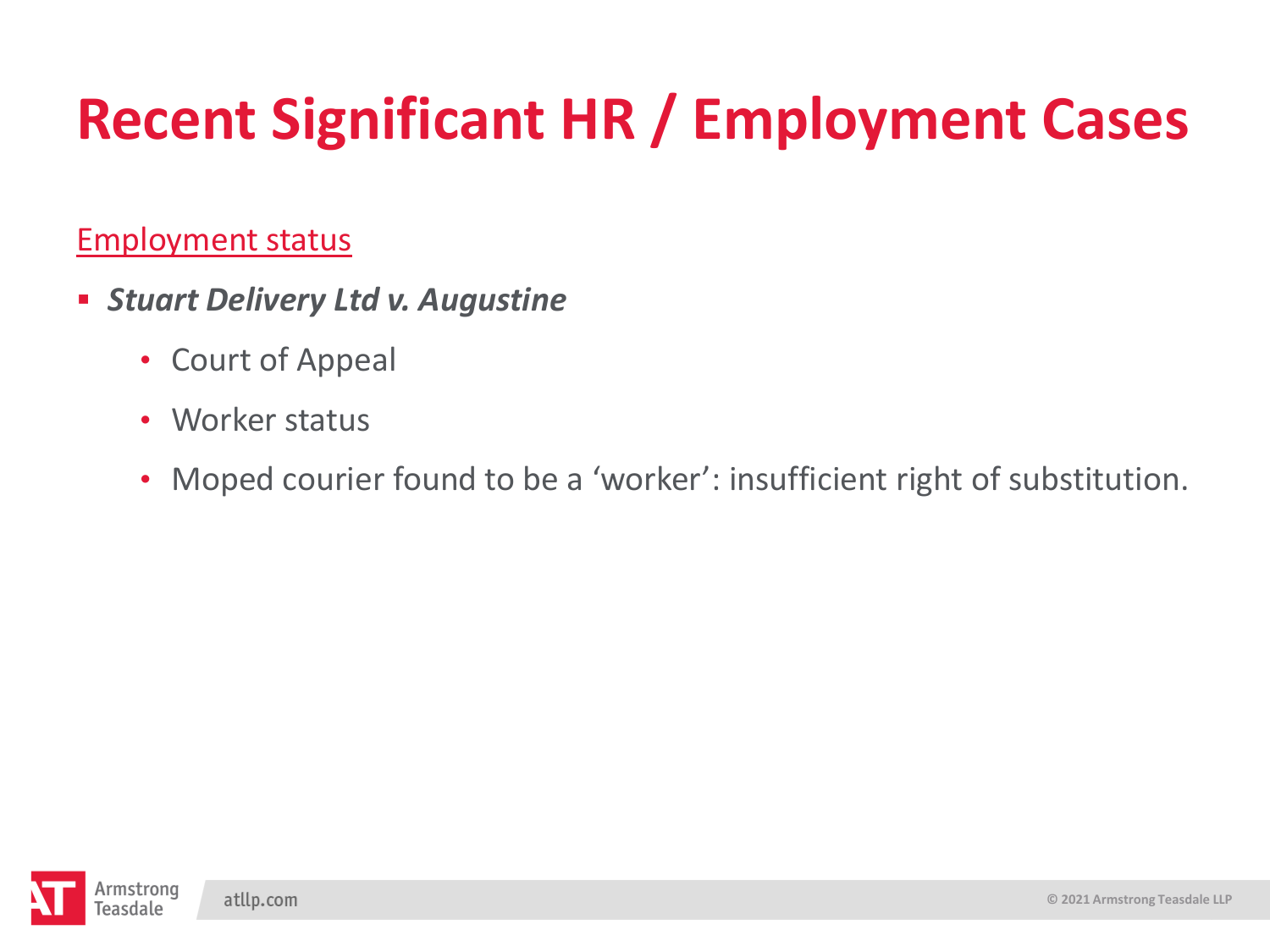- **E** Towards end of year.
- Tumultuous 18 months workplace developments 'unprecedented' / 'uncharted territory'.
- Hopefully at post-pandemic turning point.
- **Good time to reflect on developed / developing trends.**
- Core trends / developments.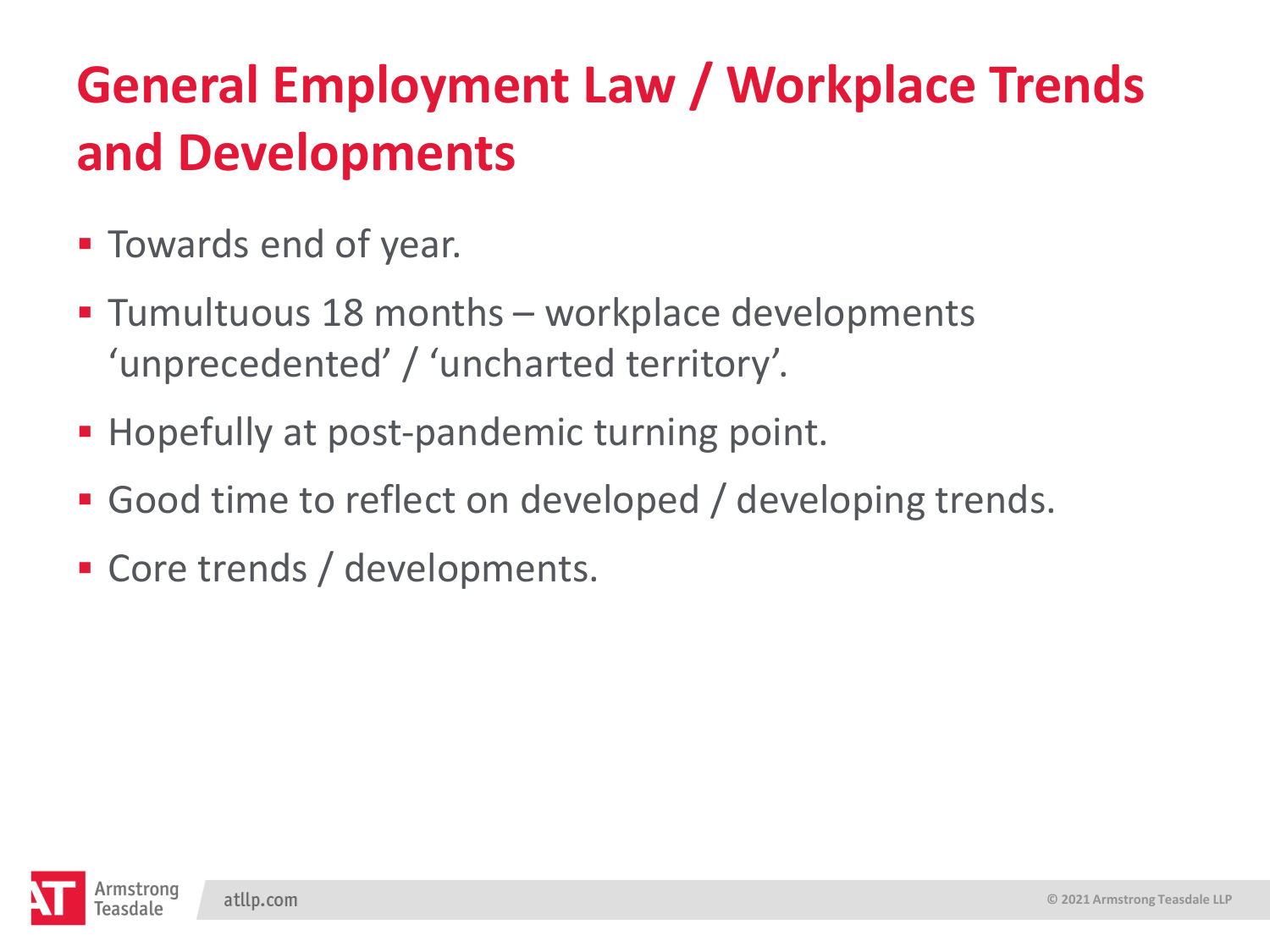### ▪ **ET claims**:

- Volume remains relatively high. Roughly 3,000 new claims submitted a month (April to September).
- Our ET workload, busier than ever. Costs/fee regime means low to little risk for Claimants.
- ETs still struggling to cope. Backlog of cases high. (44,000 outstanding cases in first ¼ : 39% increase).
- Lacking admin resources and judges. Lacking investment.
- Mixed / Variable performance regionally: ETs in South-East (including London) overwhelmed / Midlands and North (Leeds stand-out!) better.

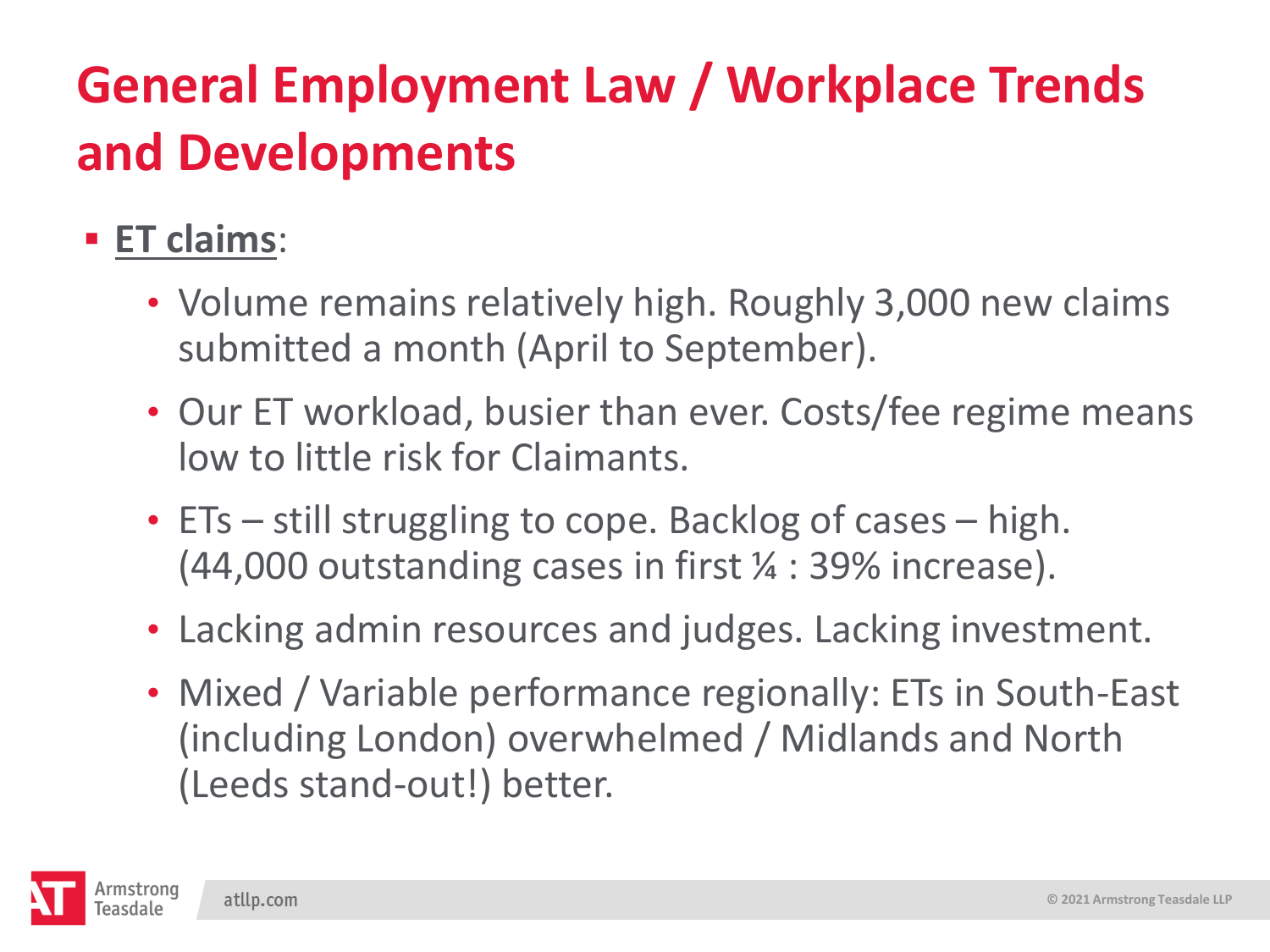- Situation improving:
	- Massive recruitment rounds: Various cohorts of judges  $\overline{\phantom{m}}$
	- More admin staff. London Central apparently answering their phones!  $\overline{\phantom{a}}$
	- Greater use of technology Video hearings, a default for many types of claim.
- Back in September 2021 listed hearings of:
	- 1-2 days' duration:
		- mostly in the first half of 2022.
		- South East England and London South routinely, the second half of 2022.
	- 3-5 days' duration:
		- Mostly second half of 2022.
		- Early 2023: London East, London South and North West England.
	- 6-10 days' duration:
		- Mostly second half of 2022.
		- London East: first half of 2023; London South and North West England: second half of 2023.

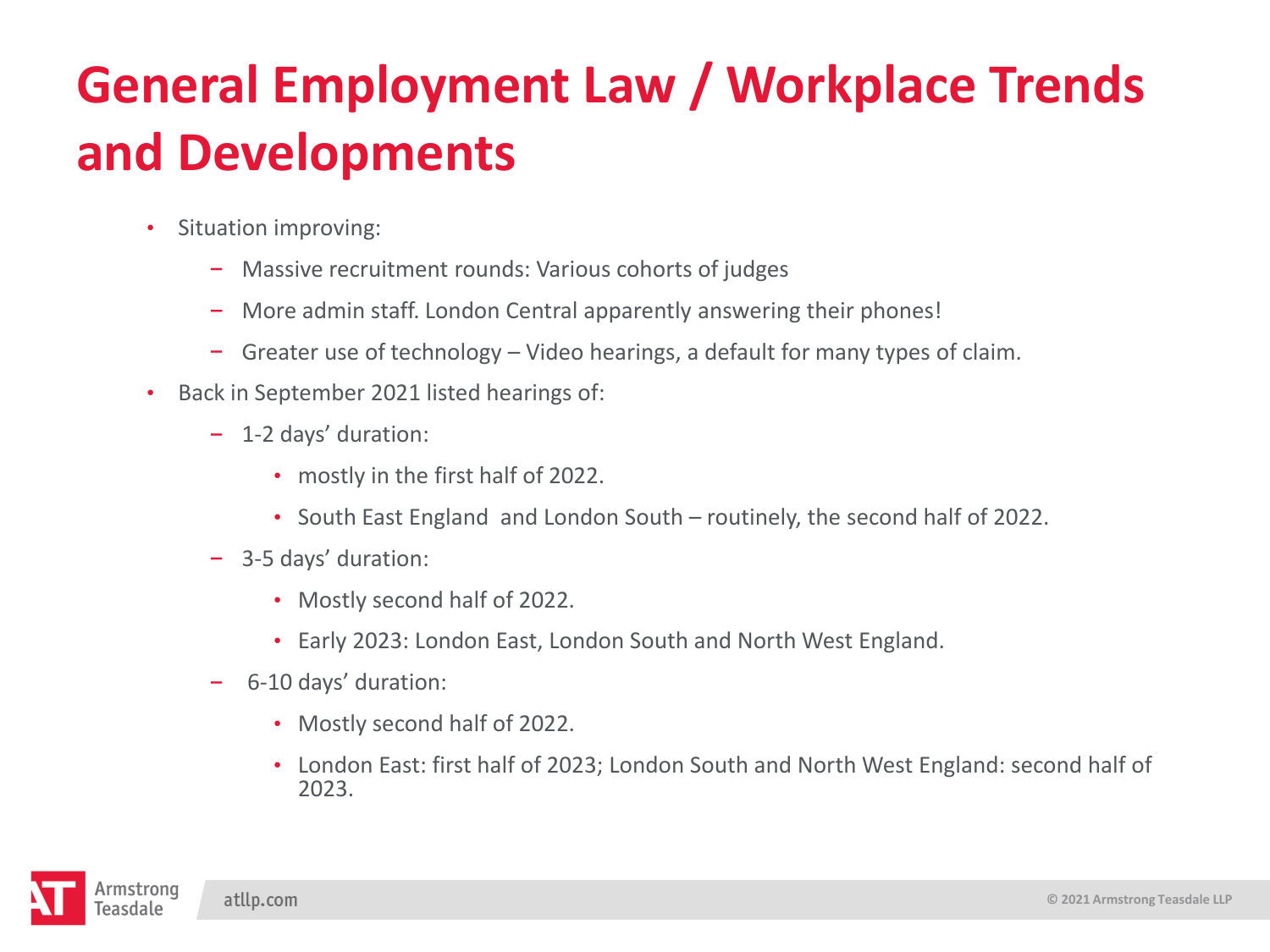- President of Tribunals: *'recognised that waiting times in England were unacceptably long'.*
	- $-$  Effect of delays:
		- Increased management time and costs for employers.
		- Logistical difficulties: Managing witnesses.
- Tips:
	- Do not wait. Frontloading prep work can save huge amounts of time later.
	- Gather witness evidence, whilst witnesses are still available and facts are fresh in mind.
	- Get the ET to order early schedule of loss (if interested in exploring settlement).
	- Be alert: ET process for sending out claims received archaic (post and not addressed to anyone individual). Strict time limits for responses (28 days).

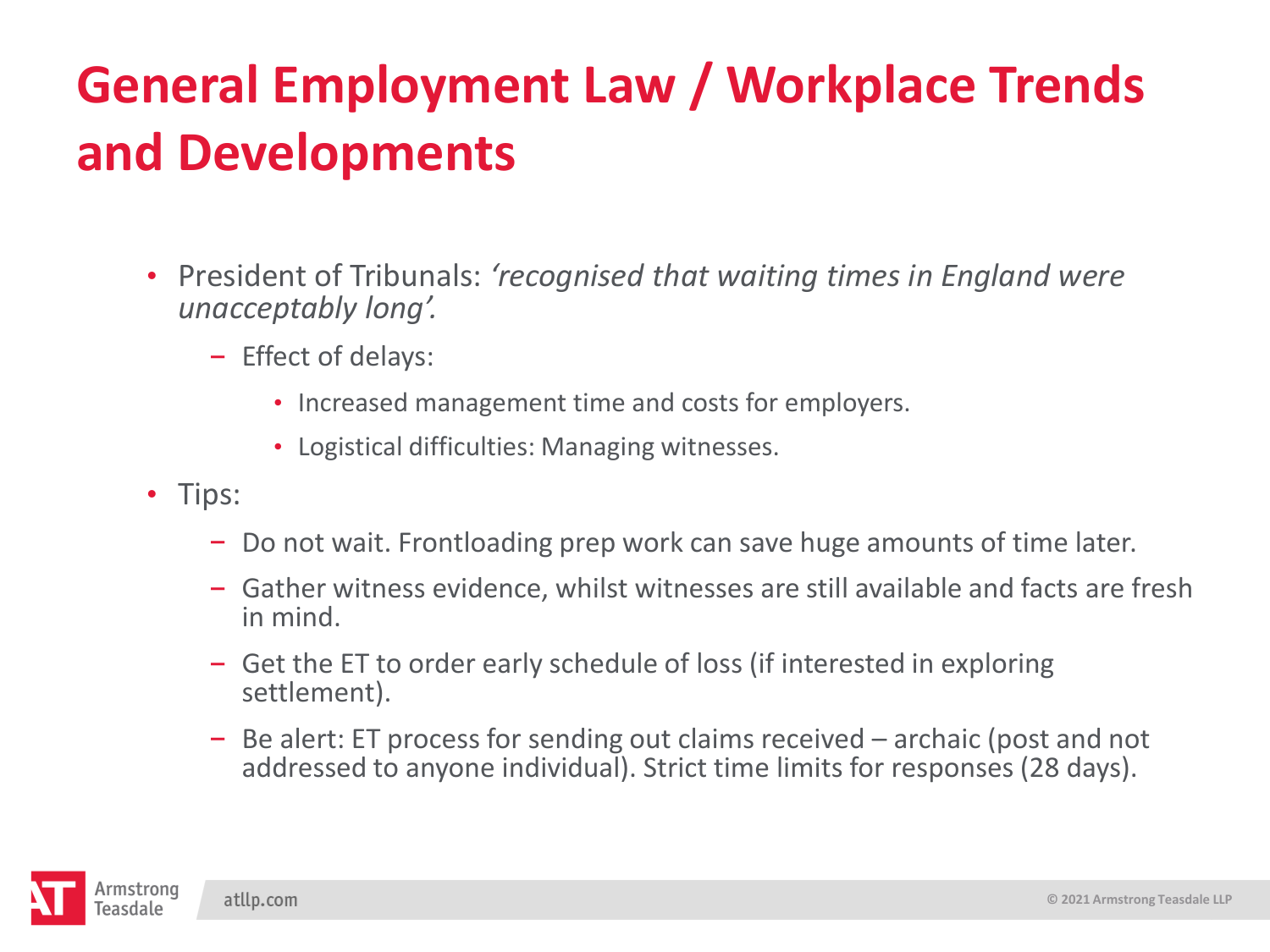### ▪ **COVID-19 claims**

- Plenty of ET judgments recently, dealing with COVID-19 related issues.
- HEALTH WARNING: First instance decisions so no legal precedents set. All cases turn on their own facts.
- Indicator of the mood/approach of some judges.
- Judgments available online.

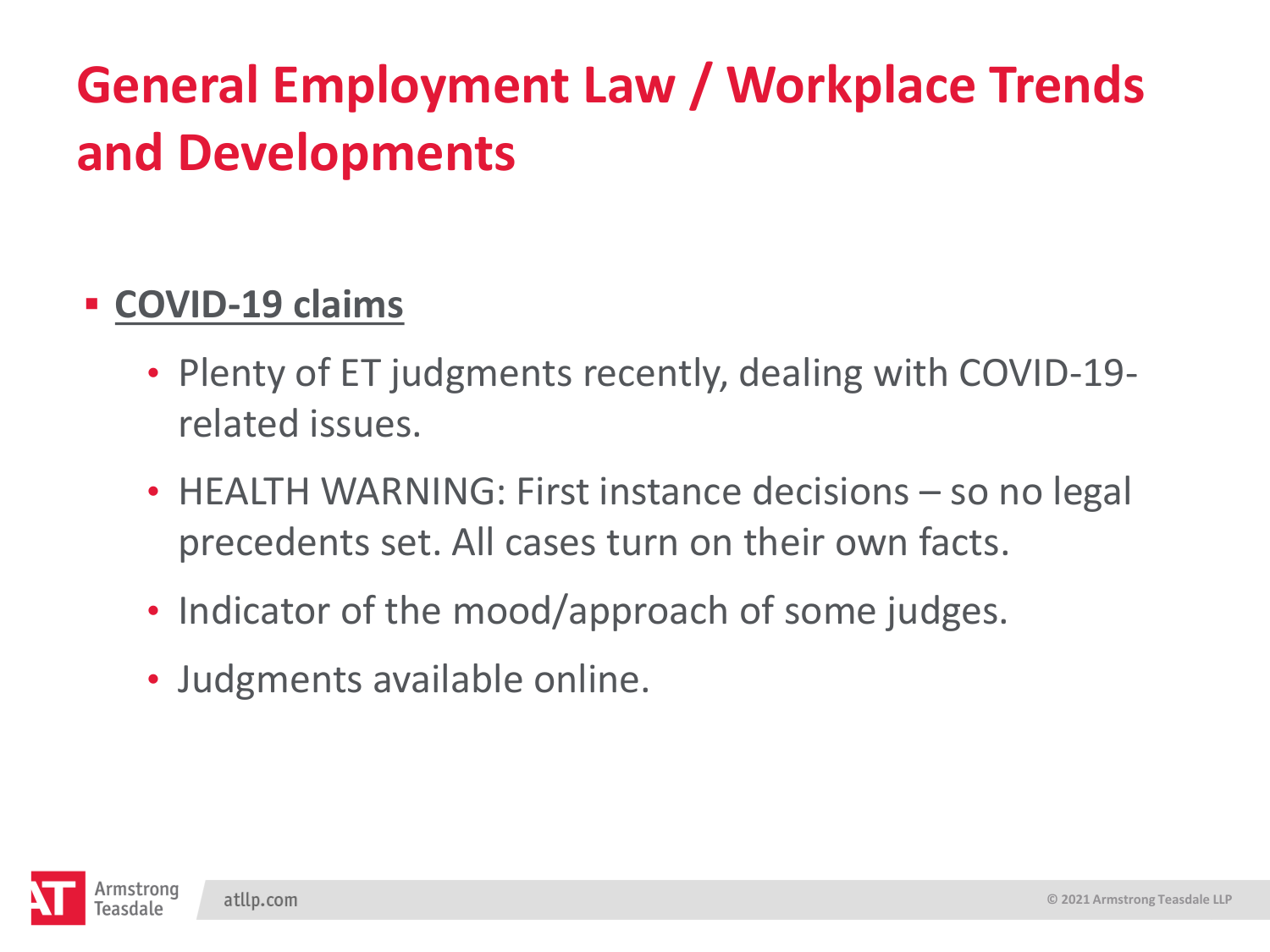- Automatic unfair dismissal: health and safety
	- *Rendina v. Royston Veterinary Centre Ltd*
		- Raising concerns about COVID-19 safety measures
	- *Gibson v. Lothian Leisure*
		- Raising concerns about lack of PPE
	- *Rodgers v. Leeds Laser Cutting Ltd*
		- Leaving workplace over concerns about infecting children

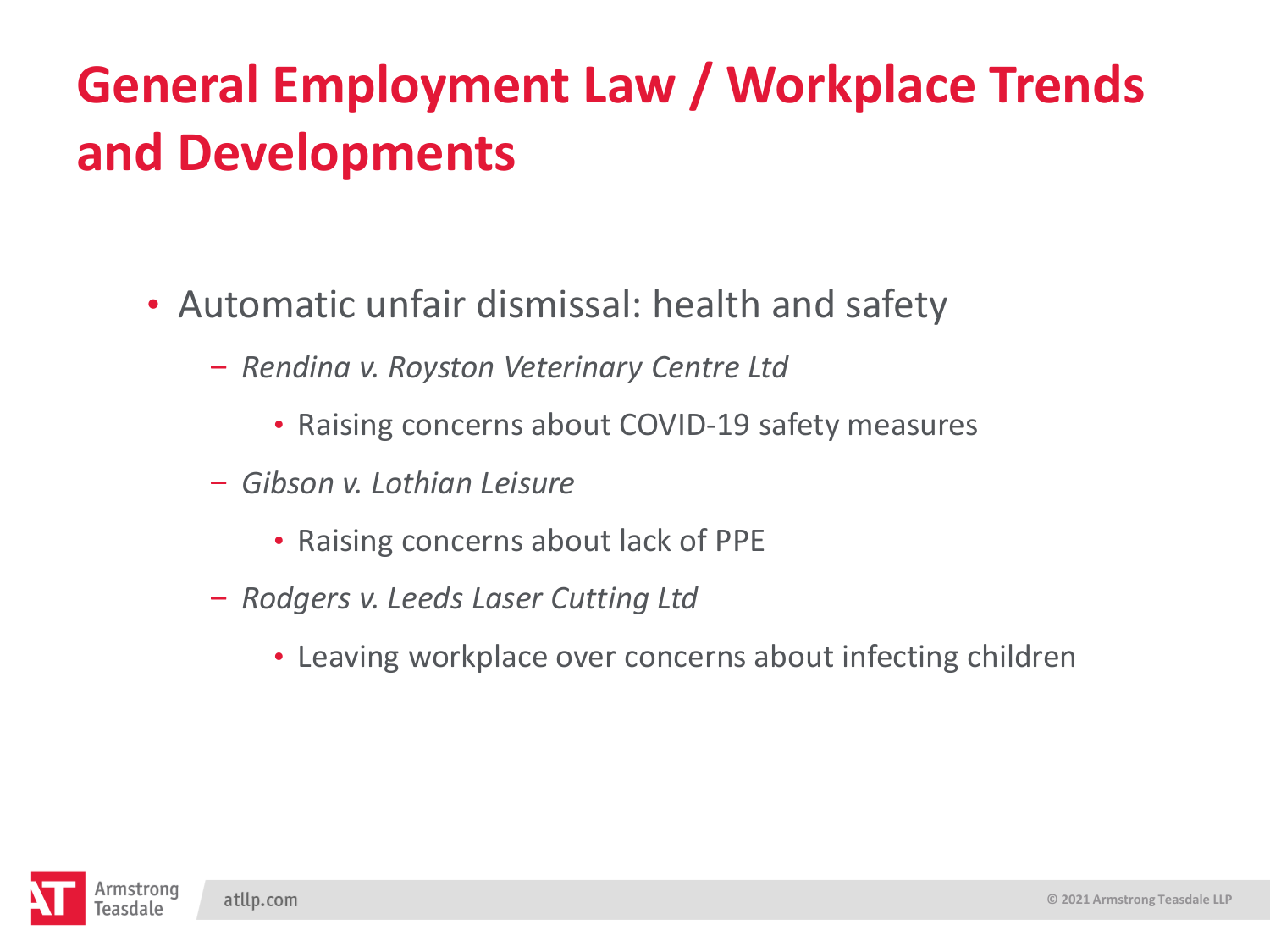- Automatic unfair dismissal: health and safety (continued)
	- *Accattatis v. Fortuna Group*
		- Requesting home working or furlough
	- *Montanaro v. Lansafe Ltd*
		- Remaining abroad at the start of the pandemic
	- *Moore v. Ecoscape UK Ltd*
		- Refusal to attend work
	- *Ham v. Esl Bbsw Ltd*
		- Refusal to deliver equipment to self-isolating manager

atllp.com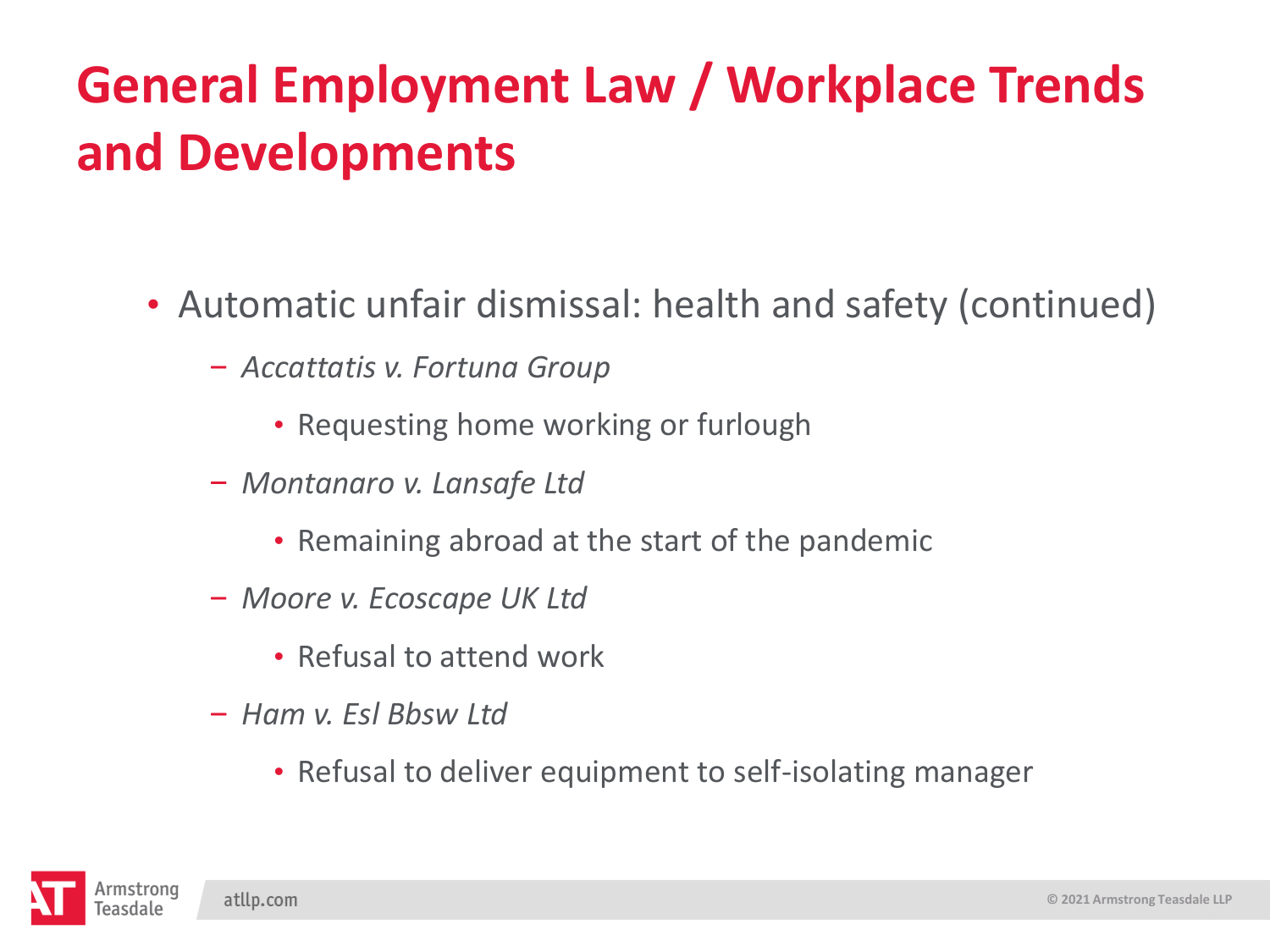- Unfair dismissal: misconduct
	- *Kubilius v. Kent Foods Ltd*
		- Refusal to wear a mask
	- *Moore v. Ecoscape UK Ltd*
		- Refusal to attend work
- Unfair dismissal: SOSR
	- *Meynell v. Stephenson* 
		- Going to the pub shortly before lockdown (carer)
	- *Khatun v. Winn Solicitors* 
		- Refusal to agree changes to employment contract

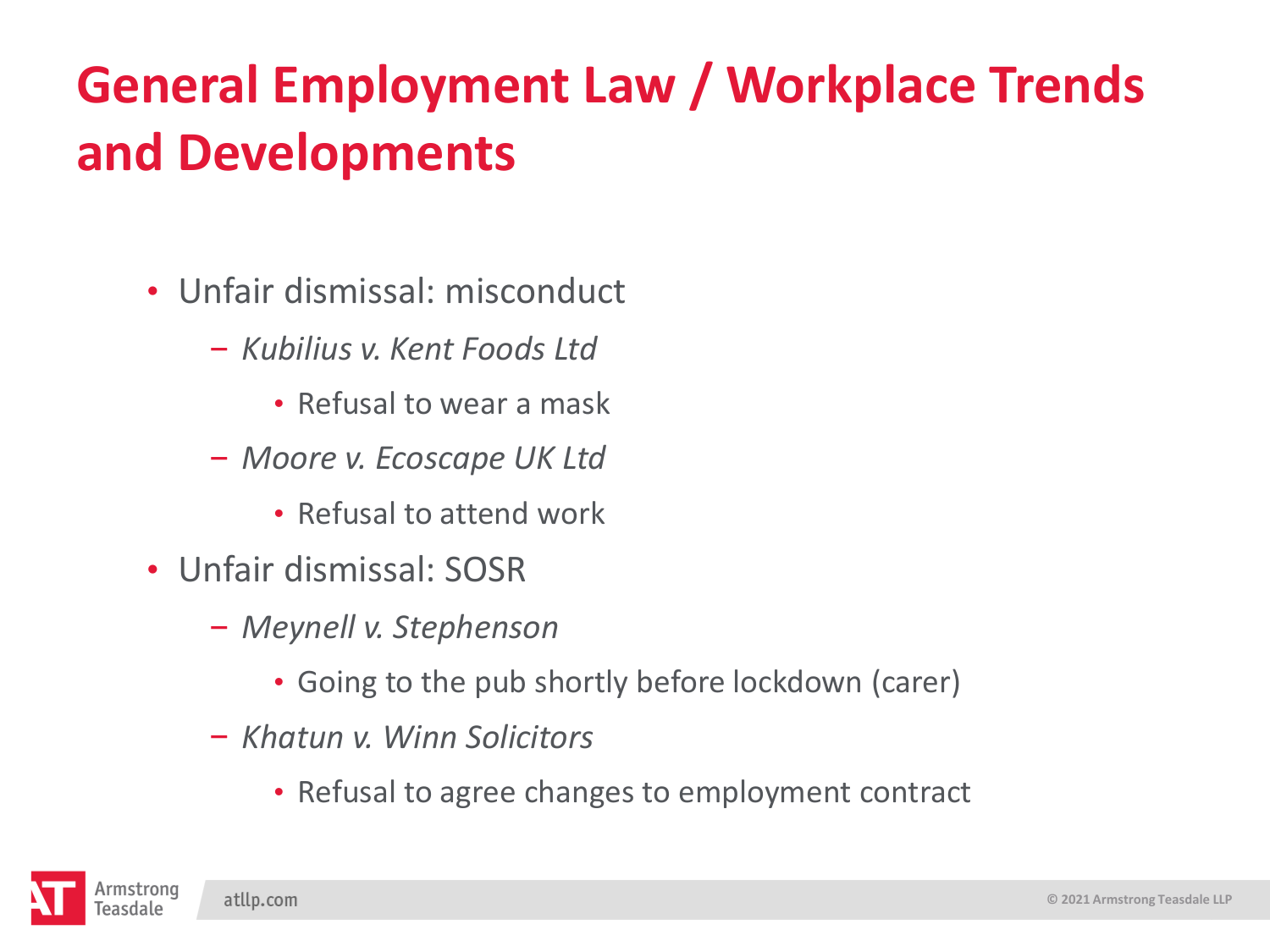- CJRS / Furlough
	- *Sharma v. Lily Communications Ltd* [deferred commission]
	- *Alves v. Team Support Staff Ltd / McFarlane v. City of Bradford Council* [pay before/under furlough]
	- *Handley v. Tatenhill Aviation Ltd / Collard v. STS Storage Systems*  Ltd / France v. Bannockburn Miners Charitable Society [redundancy]
	- *Healy v. Start People Ltd / Bradley v. Cubone Ltd* [accrued holiday pay]
	- *Lough v. Taaks of Scotland Ltd and another* [no consent]
- Others: Sex discrimination / Victimisation / Whistleblowing

atllp.com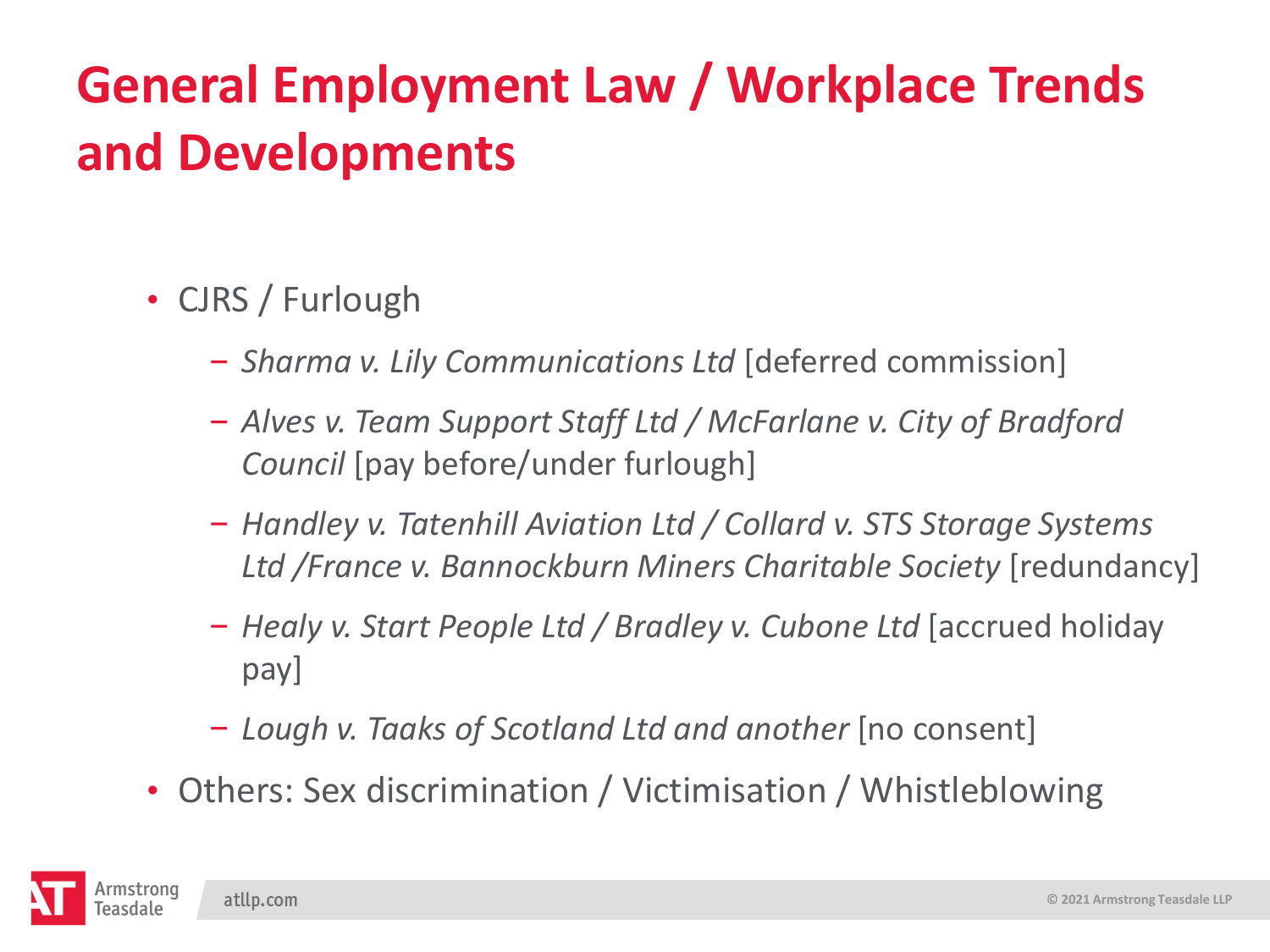- Employee relations themes:
	- Developing processes and policies for post-pandemic working patterns.
	- Managing employee expectations re: post-pandemic working patterns. Pre-emptive flexible working requests.
	- Post-pandemic restructuring and changes to terms of employment.
	- $-$  Increase in remote working  $-$  managing new ways of collaborating and managing other issues (employee monitoring; obligations to protect health and safety of employees; working from home).
	- Staff shortages / recruitment issues.
	- Behaviour at work-related social events (lead up to Christmas).

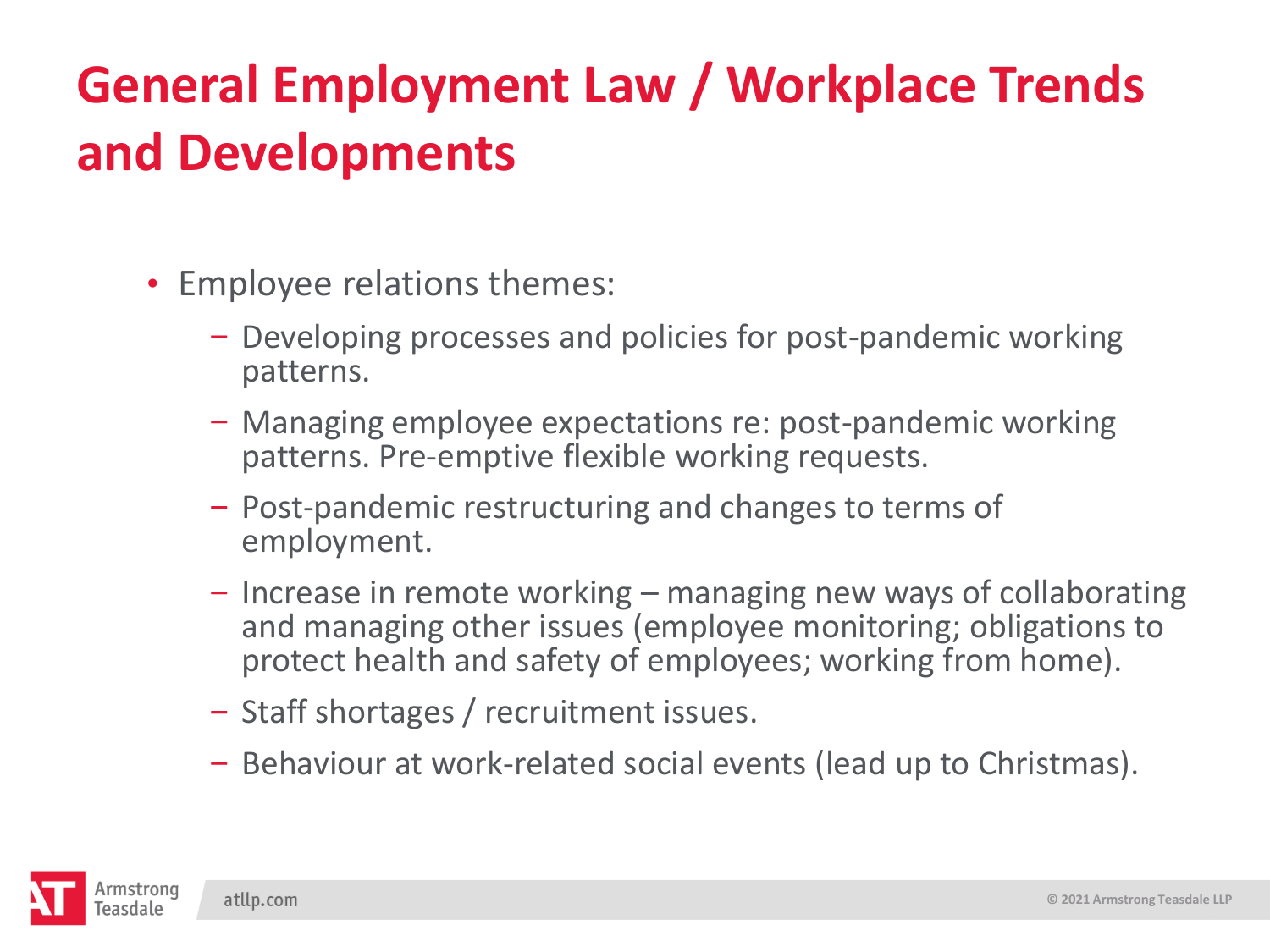#### ▪ **Flexible working:**

- 23 September Government published consultation document: 'Making flexible working the default' – proposing reforms the existing right to request flexible working:
	- $-$  removing the requirement for 26 weeks' qualifying service, making the right a "day" one" right for employees.
	- whether changes need to be made to the eight business reasons for refusing a request, or to the administrative process underpinning the right.
	- $\overline{\phantom{a}}$  seeks views on whether the employer should be required to suggest alternatives to the arrangement put forward by the employee, instead of rejecting a request outright.
- Consultation closes  $1<sup>st</sup>$  December.
- Significant proposals?
	- $-$  Still the same basic system/process conversation between parties;
	- Do not extend to any automatic right for employees to work flexibly (just request).

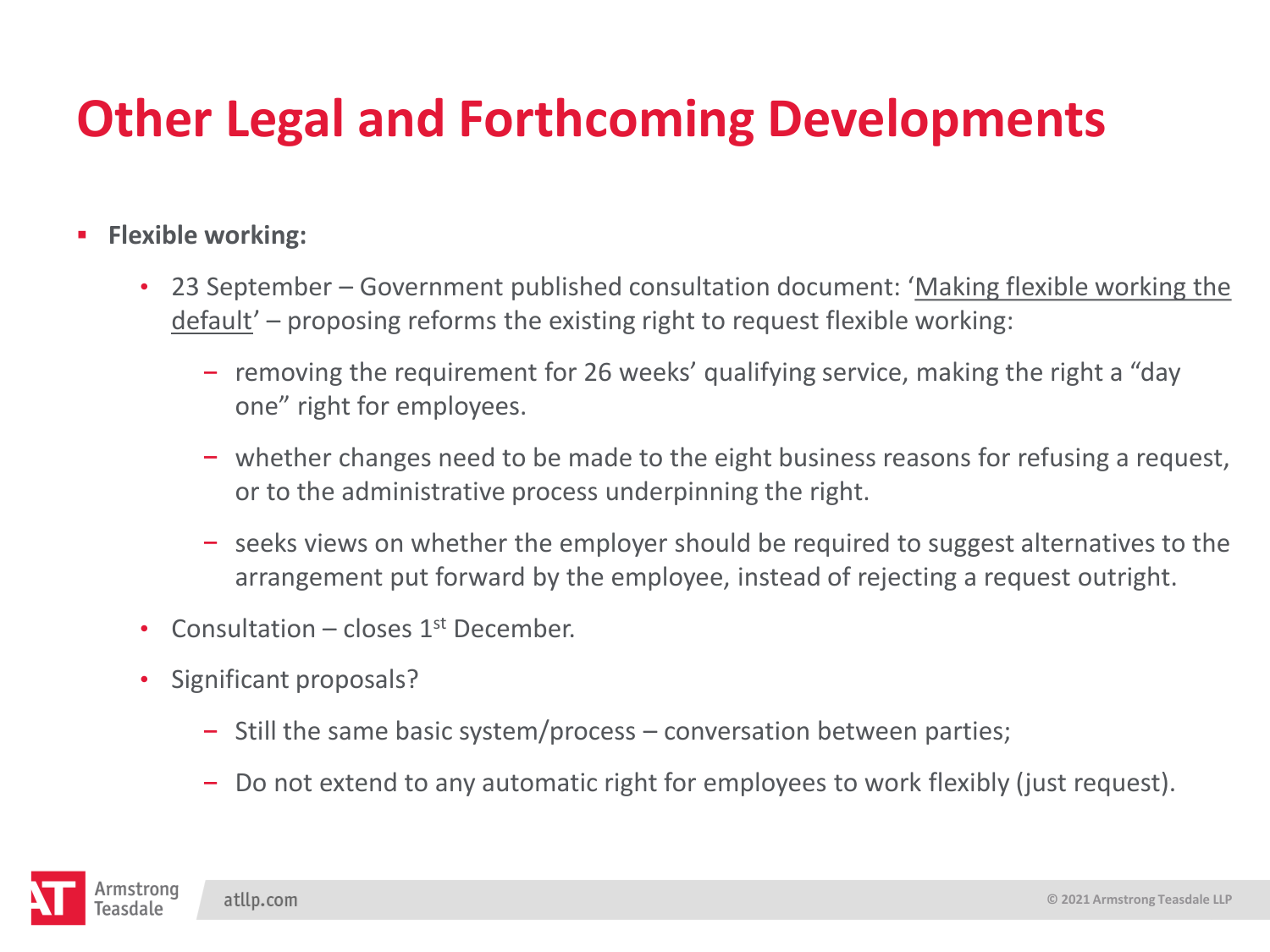#### ▪ **Pregnancy and maternity:**

- 6 July 2020 House of Commons Petitions Committee published a report making recommendations to amend family-friendly leave and rights in light of the COVID-19 pandemic. Included the proposed extension of the time limit for pregnant women and new parents to bring claims from three to six months after dismissal. Response due from Government Equalities Office.
- May 2021 Gov confirmed it still intends to extend redundancy protection to mothers on maternity leave (until six months after the end of maternity leave*)…….'as soon as parliamentary time allows'.*
- **Menopause:**
	- 23<sup>rd</sup> July 2021: H of C committee enquiry into existing discrimination and law and workplace practice on this issue.
	- Seeking views on whether further legislation is required to support employers put in place a menopause policy to assist employees.
	- A growing issue that has received a fair amount of publicity.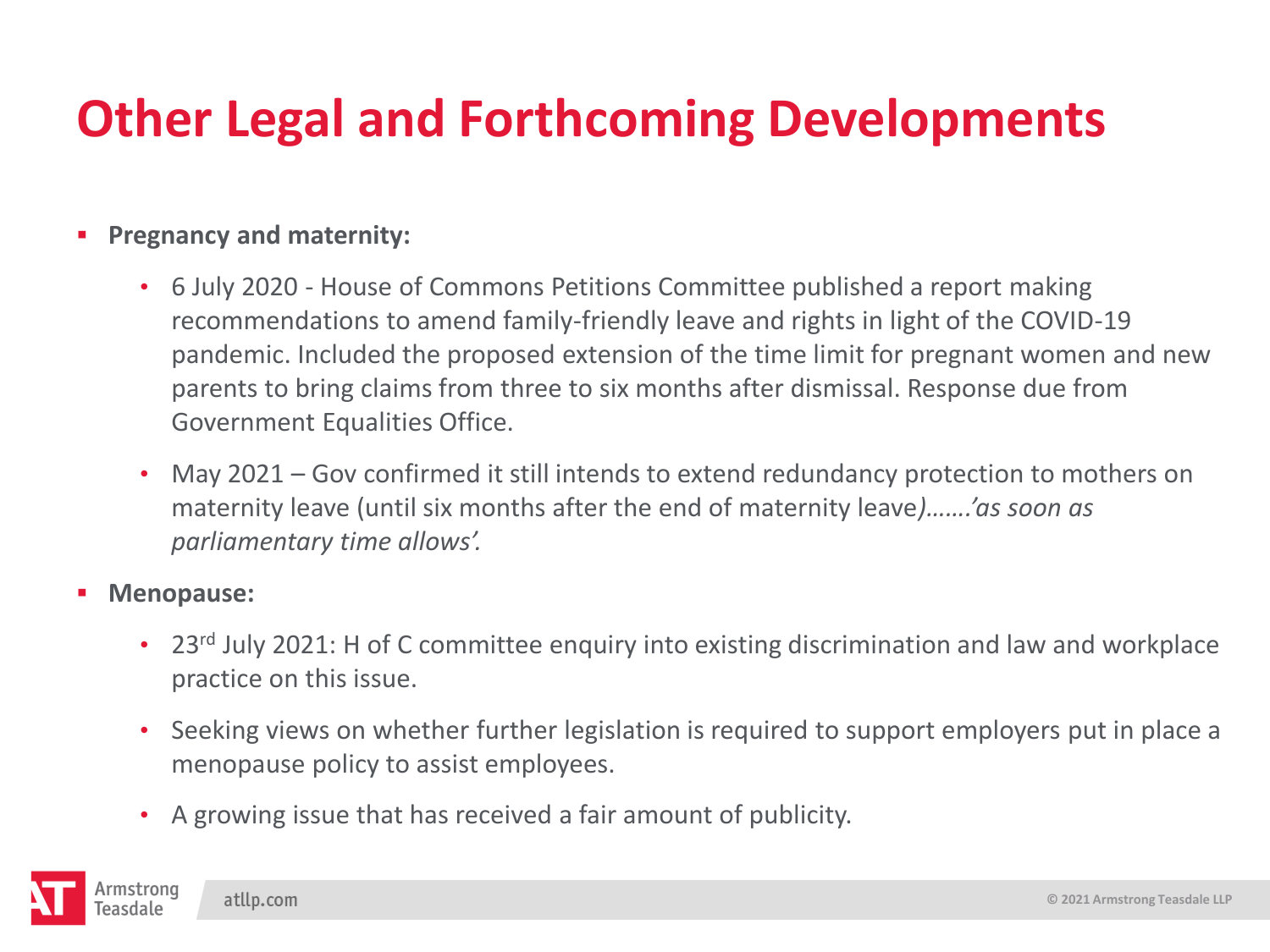#### ▪ **Sexual harassment**

- 21<sup>st</sup> July: Gov response to 2019 consultation on sexual harassment in the workplace. Confirmed:
	- New duty for employers to prevent sexual harassment (and third party harassment) in the workplace [defence: 'all reasonable steps' taken to prevent harassment taking place]; and
	- New EHRC statutory code of practice on harassment.
- Consider extending the time limit for all discrimination claims, from three to six months (pressures on ETs).
- No firm timescales on implementation.
- **Neonatal leave and pay**
	- 16<sup>th</sup> March 2020 Government confirmed that it will legislate to introduce new statutory neonatal leave and pay entitlement (for up to 12 weeks) for parents of babies requiring neonatal care. Confirmed again in March 2021.
	- Timescale for bringing in legislation: unclear.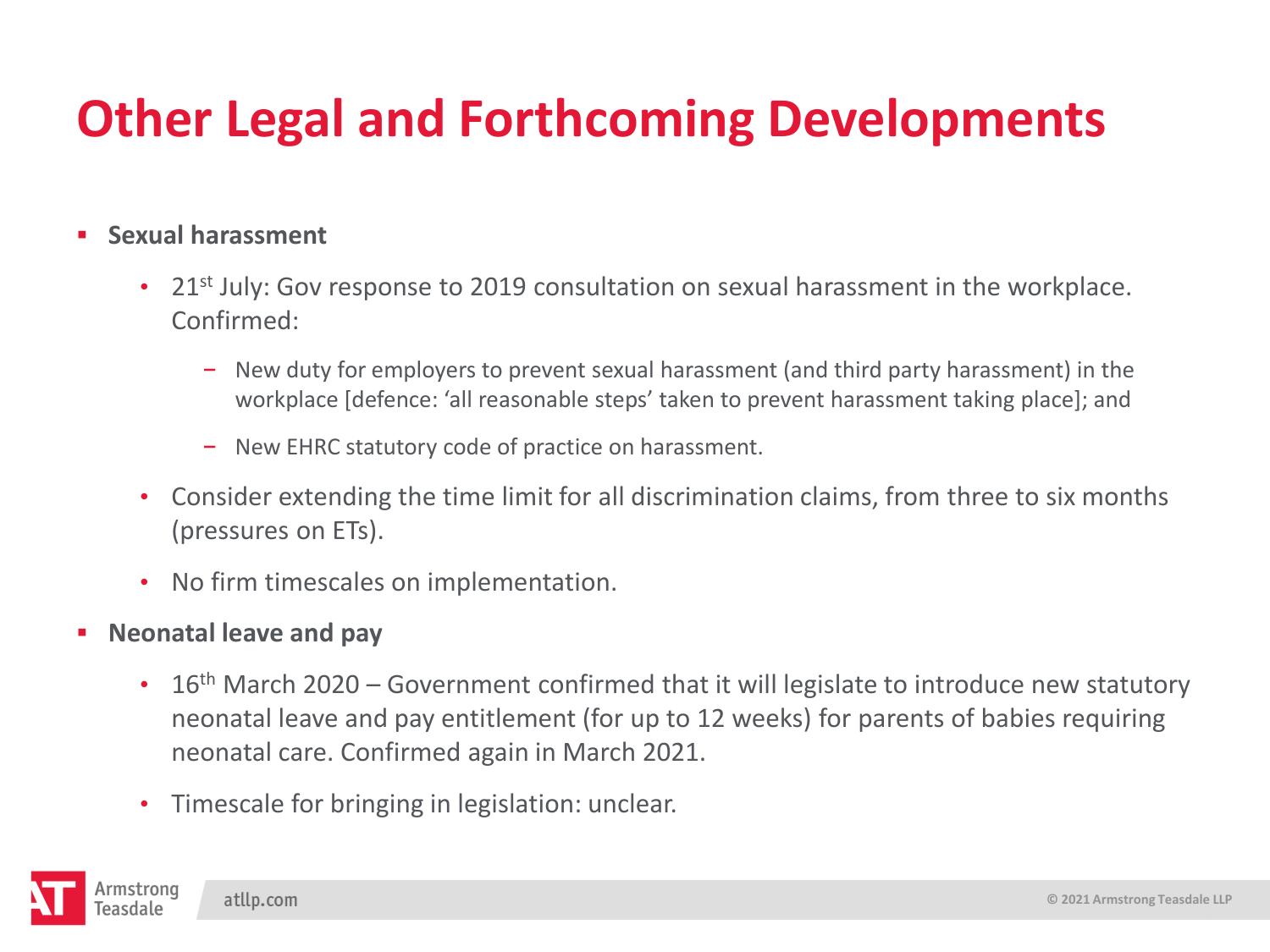#### ▪ **Disability:**

- 28<sup>th</sup> July Government published 'National Disability Strategy':
	- $-$  Steps to remove barriers faced by disabled people in all aspects of life, including the workplace:
	- Plans to launch consultations before the end of 2021 on workplace disability reporting (voluntary and mandatory).
- **NMW (and carers)**
	- Royal Mencap Society v. Tomlinson-Blake (Supreme Court) No NMW entitlement (for entire sleep-in shifts) for care workers expected to sleep at, or near, their workplace, and be available to be called on during the night.
	- 23 April 2021 Government guidance updated to clarify the position on NMW for sleep-in shifts, in light of that judgment.

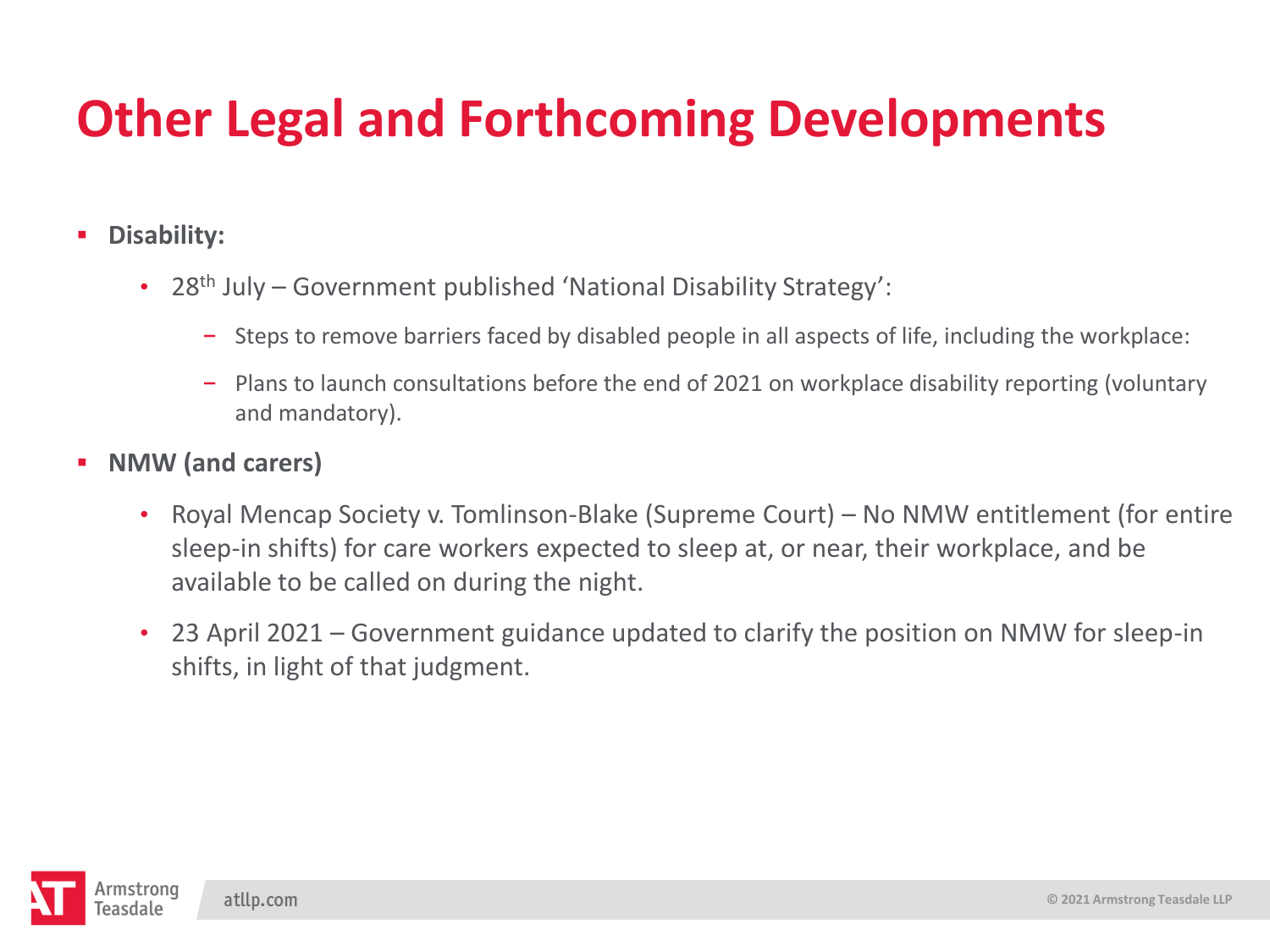#### ▪ **IR35 reform / Off-Payroll Working Rules**

- Applied from 6 April 2021.
- Contractors working through personal service company (PSC).
	- $P$  Previous: contractors responsible for making their own employment status assessments to HMRC.
	- Now: Large /medium sized organisations engaging contractors via PSC responsible for determining contractor's tax status. Responsibility for tax compliance – shifts to the client.

#### ▪ **Health and safety detriments – Protection extended to workers**

- Current: Employee can claim if subjected to detriment because of reasonable belief that being at work would place them or others in serious imminent danger (s44 ERA).
- Legislation Extended to 'workers':  $31<sup>st</sup>$  May. All 'workers' protected from that date.

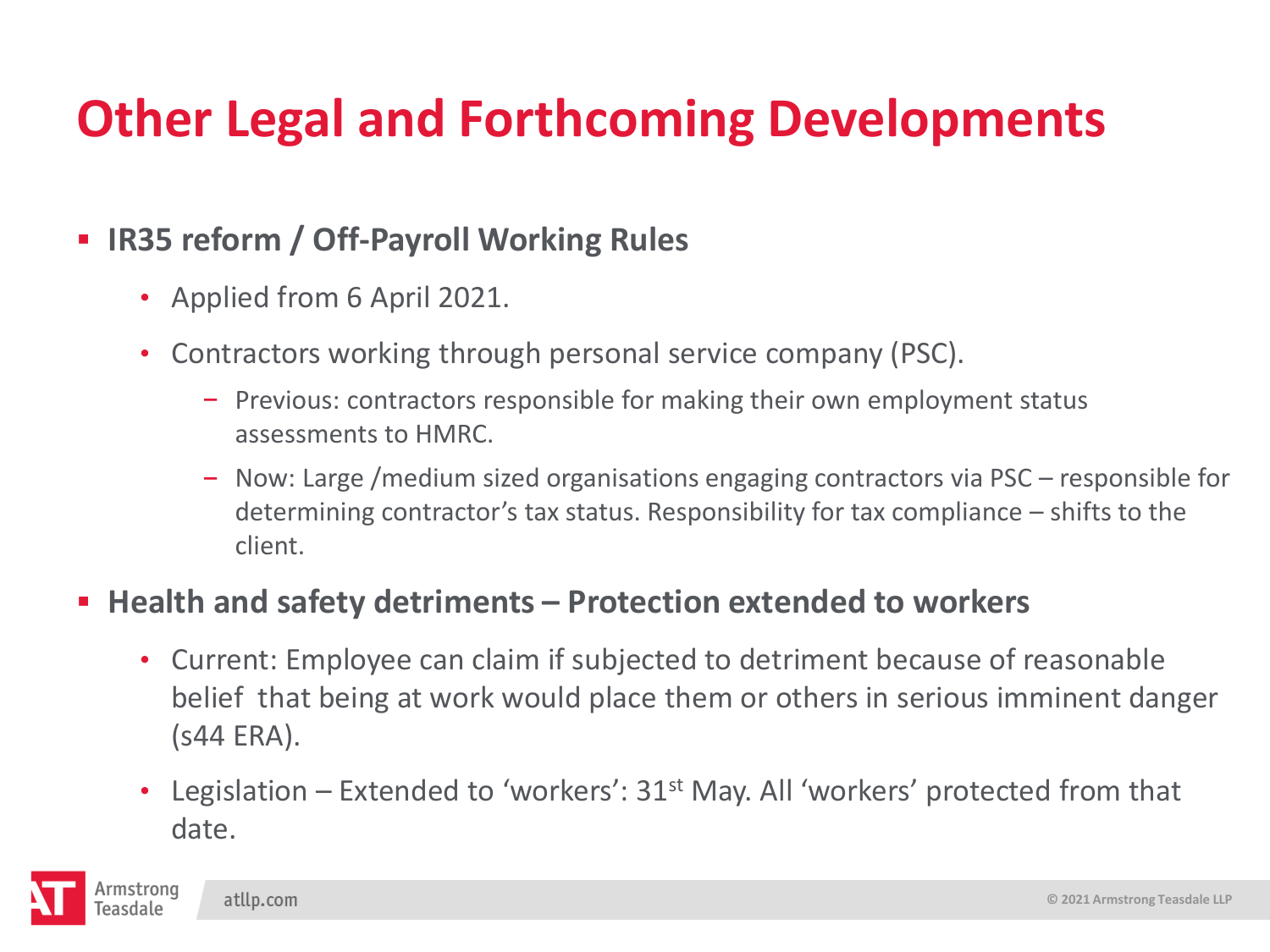## **Other Legal Developments**

- **Gov responses to many consultations / legislation to implement proposals made by Gov. remain outstanding, including on:** 
	- Other steps to address sex discrimination in the workplace (e.g. regulating/curbing use of NDAs).
	- Mandatory ethnicity gap reporting.
	- On the Taylor 'Good Work Plan' (e.g. regulating use of zero hour contracts; employment status).
	- Tips and gratuities for workers.
	- Post Termination non-compete clauses:
		- Gov consultation on measures to reform post termination non-compete clauses in employment contracts.
	- Extending ban on exclusivity clauses:
		- $\overline{z}$  = Extend ban on exclusivity clauses for those earning under £120 a week.

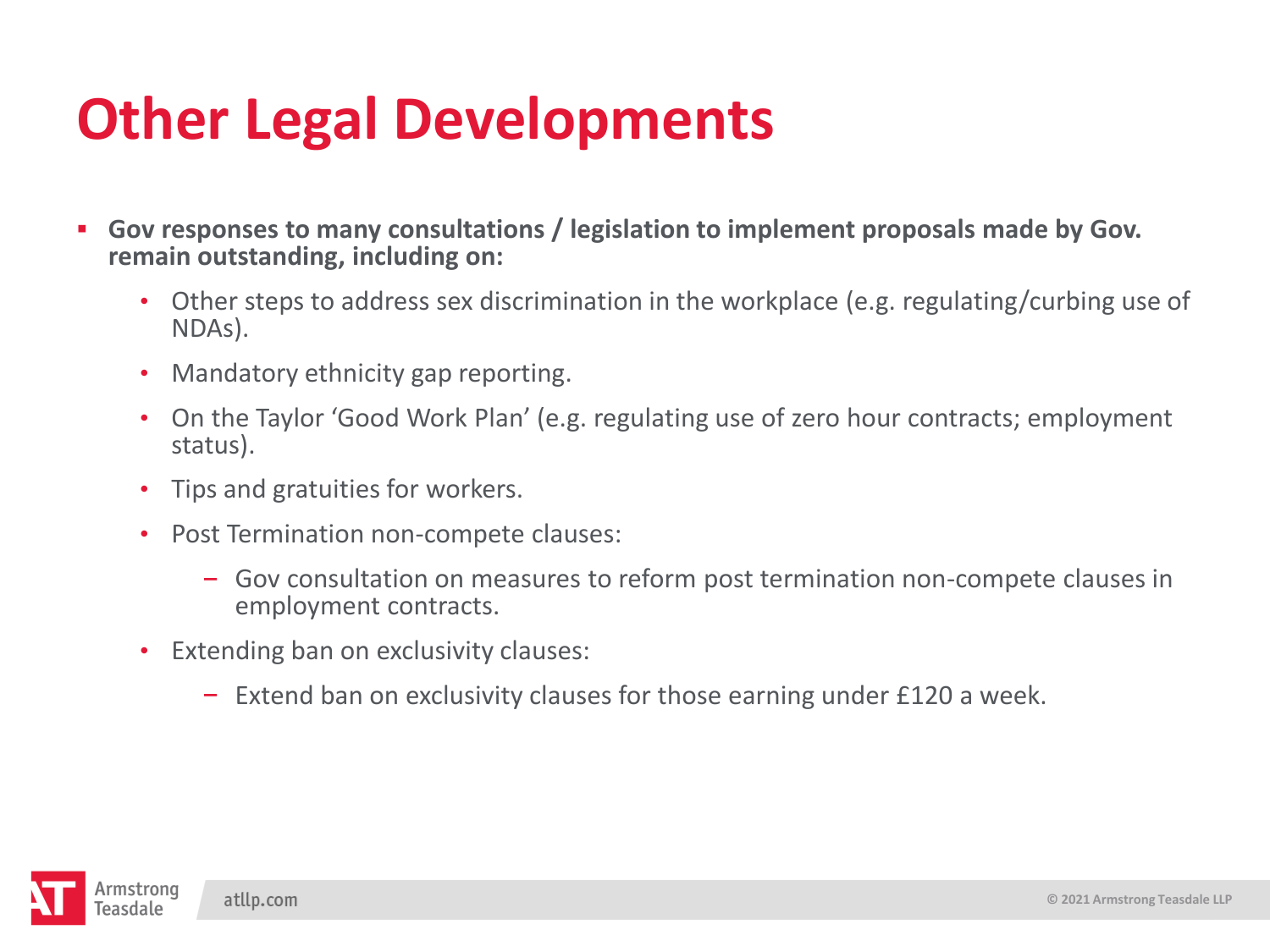## **Other Legal Developments**

- **Gender Pay Gap reports:** Were due 5 October 2021.
- **Vento bands: Claims presented after 6 April:**
	- Lower: £900 £9,100
	- Middle: £9,100 £27,400
	- Upper: £27,400 £45,600
- **New statutory limits / payments after 4April, including:**
	- SMP; SPP; SAP; ShPP: £151.97 per week.
	- Statutory redundancy pay (+ UD basic award): £544 weekly cap.
	- New NMW rates.
	- UD compensatory award statutory cap: £89,493 (or 52 weeks' gross actual pay, if lower).

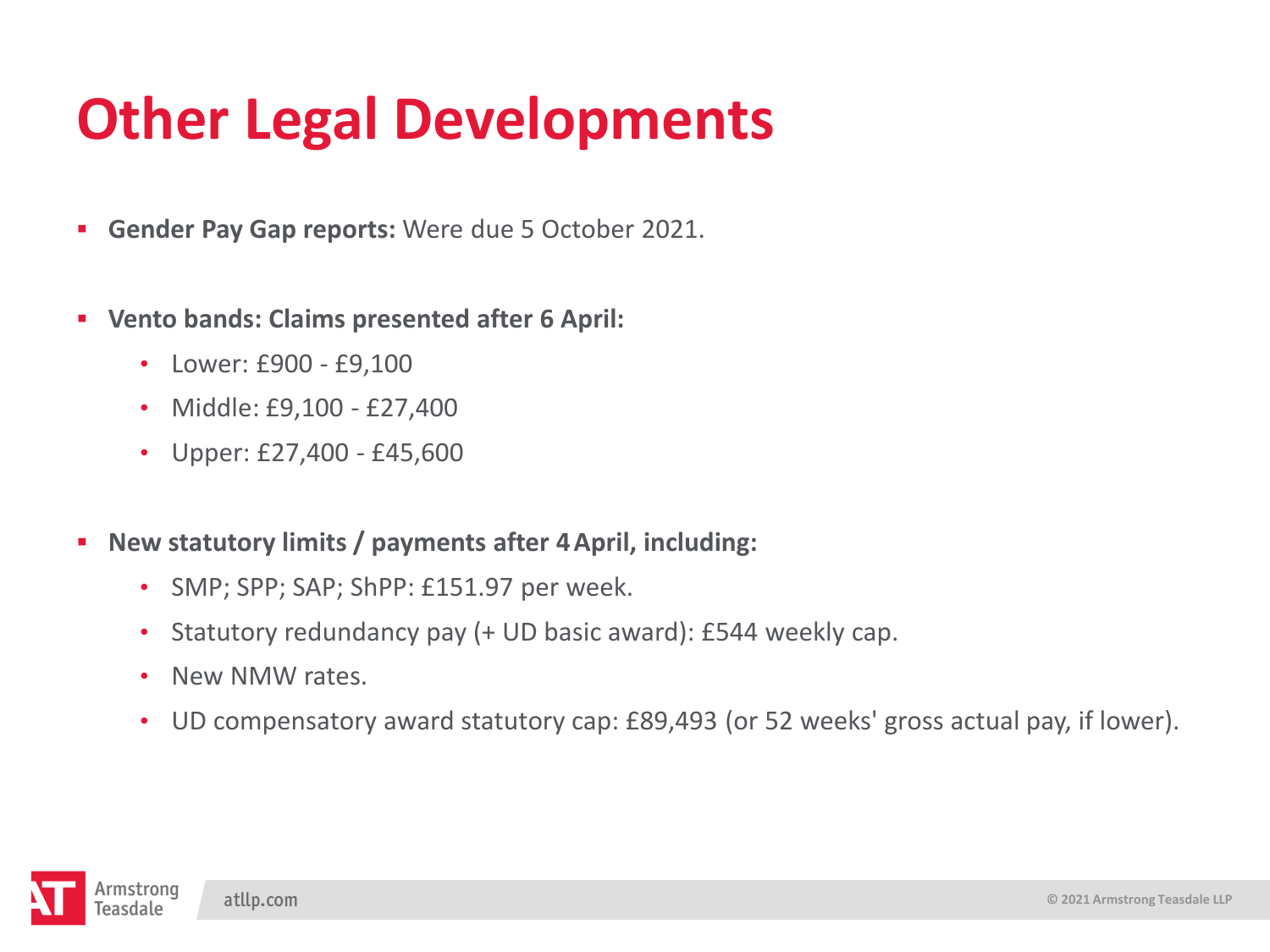## **Other Legal Developments**

- New Acas guidance published (last week): 'Making changes to employment contracts employer responsibilities'
	- $-$  Fire and re-hire: in the news.
	- Guidance clearly focuses on deterring dismissals:
		- *'You should only consider dismissing and offering to rehire someone on new terms ('dismissal and re-engagement') as a last resort. This is sometimes known as 'fire and rehire'.*
		- *'Proposing to dismiss and rehire an employee or worker is an extreme step that has significant risks'.*
		- *'Even if you feel there is an urgent need to make contract changes, you should always carefully consider if it might be too early in negotiations to introduce a proposal to dismiss and rehire employees'.*
		- *'If employees or their representatives feel it is still possible to reach a negotiated agreement, it's likely they will view a proposal to dismiss and rehire as a threat'.*

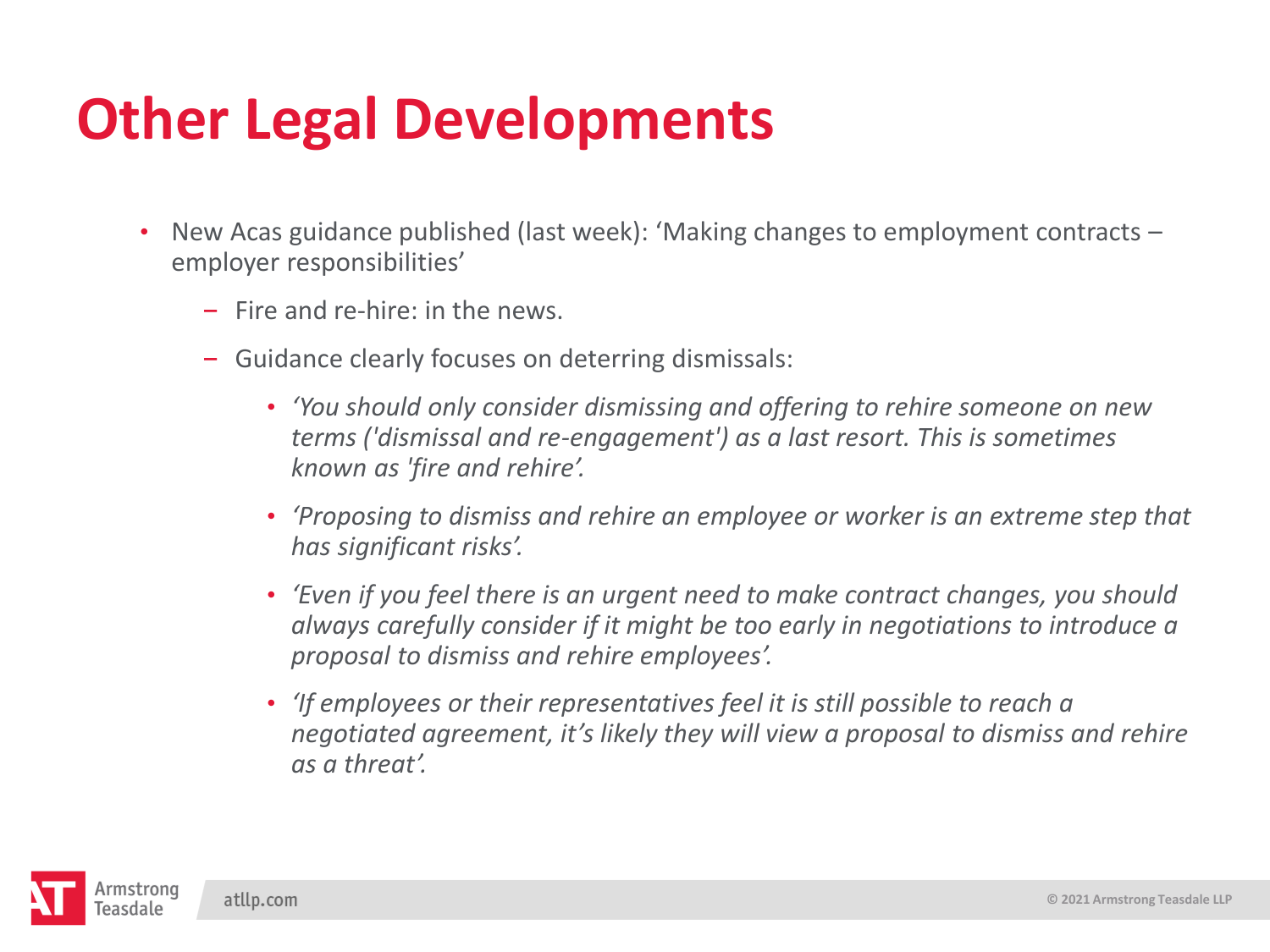# **THANK YOU!**



atllp.com

**© 2021 Armstrong Teasdale LLP**